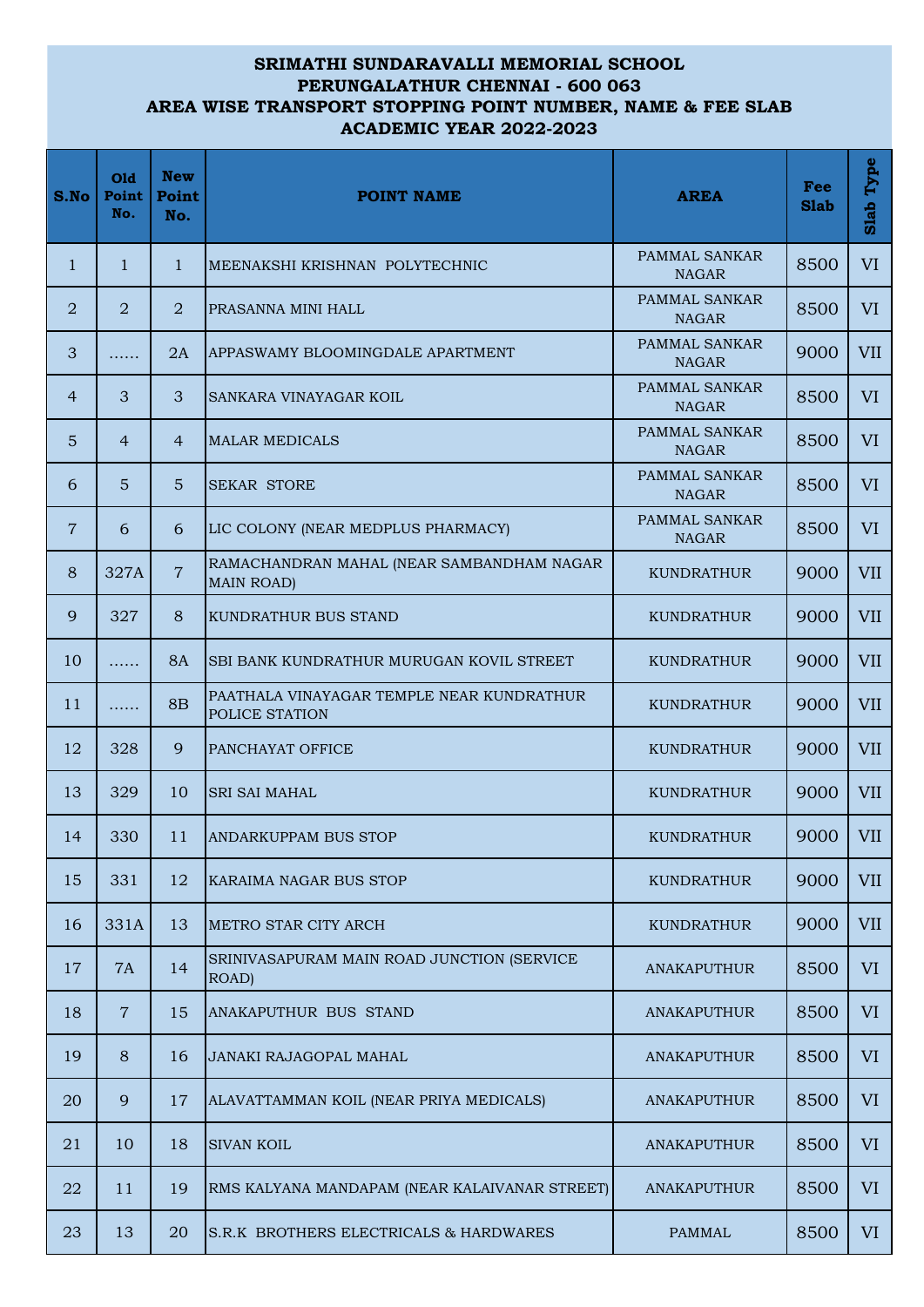| S.No | Old<br>Point<br>No. | <b>New</b><br>Point<br>No. | <b>POINT NAME</b>                                                 | <b>AREA</b>                       | Fee<br><b>Slab</b> | Type<br>Slab |
|------|---------------------|----------------------------|-------------------------------------------------------------------|-----------------------------------|--------------------|--------------|
| 24   | 12                  | 21                         | ARUNMATHI THEATRE                                                 | <b>ANAKAPUTHUR</b>                | 8500               | <b>VI</b>    |
| 25   | 14                  | 22                         | RETTAI PILLAIYAR KOIL                                             | <b>PAMMAL</b>                     | 8500               | <b>VI</b>    |
| 26   | 15                  | 23                         | PANCHAYAT BOARD OFFICE                                            | <b>PAMMAL</b>                     | 8500               | <b>VI</b>    |
| 27   | 29                  | 24                         | KRISHNA NAGAR SIDDHI VINAYAGAR TEMPLE                             | <b>PAMMAL</b>                     | 8500               | <b>VI</b>    |
| 28   | 30                  | 25                         | MUTHAMIZH NAGAR SELVA VINAYAGAR TEMPLE                            | <b>PAMMAL</b>                     | 8500               | <b>VI</b>    |
| 29   | 23                  | 26                         | POZHICHALUR BUS STAND                                             | POZHICHALUR                       | 9000               | <b>VII</b>   |
| 30   | 22                  | 27                         | AISHWARYAH COMPLEX                                                | <b>POZHICHALUR</b>                | 9000               | <b>VII</b>   |
| 31   | 21                  | 28                         | AGASTHEESWARAR TEMPLE (PETROL BUNK)                               | <b>POZHICHALUR</b>                | 9000               | <b>VII</b>   |
| 32   | 20                  | 29                         | <b>BSNL TELEPHONE EXCHANGE</b>                                    | <b>POZHICHALUR</b>                | 9000               | <b>VII</b>   |
| 33   | 19                  | 30                         | <b>JKM MATRICULATION SCHOOL</b>                                   | <b>POZHICHALUR</b>                | 9000               | <b>VII</b>   |
| 34   | 18                  | 31                         | MURUGAN MEDICALS                                                  | <b>POZHICHALUR</b>                | 9000               | <b>VII</b>   |
| 35   | 17                  | 32                         | NEHRU NAGAR OM SAKTHI VINAYAGAR KOIL                              | <b>POZHICHALUR</b>                | 9000               | <b>VII</b>   |
| 36   | 16A                 | 33                         | VIJAY KUMAR GAS AGENCY (NEAR PAMMAL<br>NALLATHAMBI ROAD JUNCTION) | POZHICHALUR                       | 8500               | <b>VI</b>    |
| 37   | 16                  | 34                         | RAGHAVENDRA MEDICALS                                              | POZHICHALUR                       | 8500               | VI           |
| 38   | 24                  | 35                         | RATION SHOP (NEAR VADIVEL STREET)                                 | <b>PAMMAL</b><br>NALLATHAMBI ROAD | 8500               | VI           |
| 39   | 25                  | 36                         | VIGNESH MAHAL (NEAR NAGAVALLI AMMAN KOIL)                         | <b>PAMMAL</b><br>NALLATHAMBI ROAD | 8500               | VI           |
| 40   | 26                  | 37                         | GANDHI ROAD JUNCTION                                              | <b>PAMMAL</b><br>NALLATHAMBI ROAD | 8500               | VI           |
| 41   | 27                  | 38                         | THANGARATHINAM SWEETS                                             | <b>PAMMAL</b><br>NALLATHAMBI ROAD | 8500               | VI           |
| 42   | 28                  | 39                         | ROYAL APARTMENTS (NEAR THANDU MARIAMMAN<br>KOIL)                  | <b>PAMMAL</b><br>NALLATHAMBI ROAD | 8500               | VI           |
| 43   | 31                  | 40                         | <b>INAYATH MAHAL</b>                                              | PALLAVARAM                        | 8000               | V            |
| 44   | 32                  | 41                         | AMBAL GOLD HOUSE (NEAR MARKET)                                    | PALLAVARAM                        | 8000               | V            |
| 45   | 33                  | 42                         | CANTONMENT BOARD GENERAL HOSPITAL                                 | PALLAVARAM                        | 8000               | $V_{\rm}$    |
| 46   | 34                  | 43                         | IHFD PETROL BUNK (NEAR HOTEL MARS CLASSIC)                        | PALLAVARAM                        | 8000               | V            |
| 47   | 35                  | 44                         | ARUL MURUGAN MALIGAI (NEAR MED IN SCANS &<br>LAB)                 | PALLAVARAM                        | 8000               | V            |
| 48   | 303                 | 45                         | <b>OLYMPIA GRANDE</b>                                             | PALLAVARAM                        | 8000               | V            |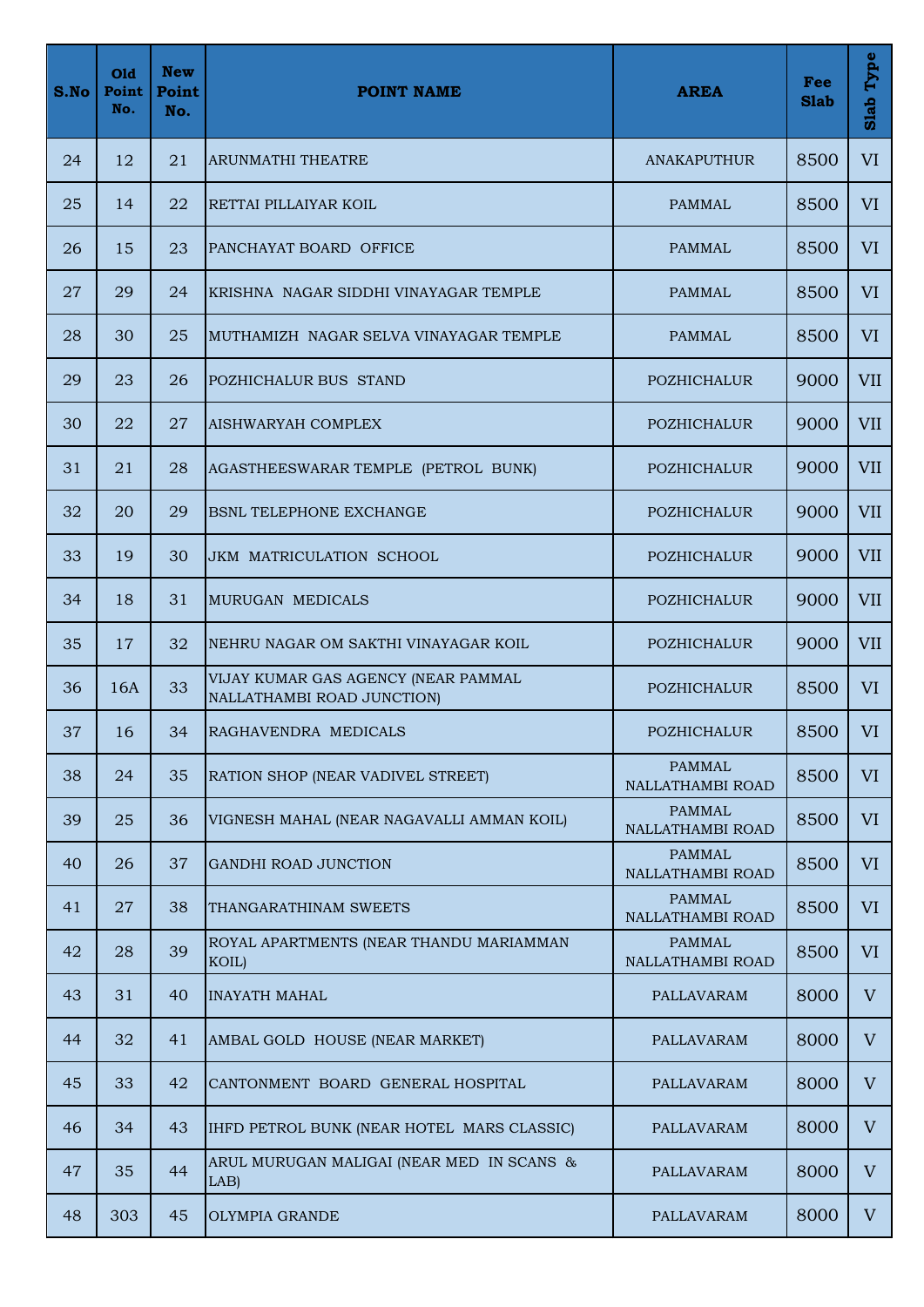| S.No | Old<br>Point<br>No. | <b>New</b><br>Point<br>No. | <b>POINT NAME</b>                                          | <b>AREA</b>                               | Fee<br><b>Slab</b> | Type<br>Slab |
|------|---------------------|----------------------------|------------------------------------------------------------|-------------------------------------------|--------------------|--------------|
| 49   | 267                 | 46                         | <b>GST ROAD ESI</b>                                        | <b>CHROMEPET</b>                          | 7500               | IV           |
| 50   | 268                 | 47                         | GST ROAD (KALYAN JEWELLERS)                                | <b>CHROMEPET</b>                          | 7500               | IV           |
| 51   | 36                  | 48                         | DARGHA ROAD B.M.HOSPITAL                                   | ZAMIN PALLAVARAM                          | 8500               | VI           |
| 52   | 37                  | 49                         | DARGHA ROAD GOLDEN JUBILEE GARDEN FLATS                    | ZAMIN PALLAVARAM                          | 8500               | <b>VI</b>    |
| 53   | 38                  | 50                         | DARGHA ROAD CHITRA TOWNSHIP                                | ZAMIN PALLAVARAM                          | 8500               | VI           |
| 54   | 39                  | 51                         | DARGHA ROAD JAINS GREEN ACRES                              | ZAMIN PALLAVARAM                          | 8500               | <b>VI</b>    |
| 55   | 40                  | 52                         | VEL'S COLLEGE ARCH (NEAR JAIN CEDAR POINTS)                | ZAMIN PALLAVARAM                          | 8500               | VI           |
| 56   | 41                  | 53                         | P.V.V ROAD KATTABOMMAN NAGAR ENTRANCE                      | ZAMIN PALLAVARAM                          | 8500               | VI           |
| 57   | 42                  | 54                         | P.V.V ROAD ARUL MURUGAN NAGAR ENTRANCE                     | ZAMIN PALLAVARAM                          | 8500               | <b>VI</b>    |
| 58   | 43                  | 55                         | GANDHI STATUE (NEAR GENERAL HOSPITAL)                      | ZAMIN PALLAVARAM                          | 8500               | VI           |
| 59   | 43A                 | 56                         | <b>MGR STATUE</b>                                          | ZAMIN PALLAVARAM                          | 8500               | VI           |
| 60   | 44                  | 57                         | VIKAS HILL VIEW APARTMENTS                                 | ZAMIN PALLAVARAM                          | 8500               | VI           |
| 61   | 45                  | 58                         | VEMBULI NAGAR ARCH                                         | ZAMIN PALLAVARAM                          | 8500               | <b>VI</b>    |
| 62   | 46                  | 59                         | LATHIF COLONY (RATION SHOP)                                | ZAMIN PALLAVARAM                          | 8500               | VI           |
| 63   | 47                  | 60                         | CHILDREN MEDICAL CENTRE                                    | ZAMIN PALLAVARAM<br><b>BHARATHI NAGAR</b> | 8500               | VI           |
| 64   | 48                  | 61                         | BHARATHI NAGAR 1ST CROSS STREET                            | ZAMIN PALLAVARAM<br><b>BHARATHI NAGAR</b> | 8500               | VI           |
| 65   | 49                  | 62                         | PILLAYAR KOIL                                              | ZAMIN PALLAVARAM<br><b>BHARATHI NAGAR</b> | 8500               | VI           |
| 66   | 50                  | 63                         | <b>IIT SCHOOL</b>                                          | ZAMIN PALLAVARAM<br><b>BHARATHI NAGAR</b> | 8500               | VI           |
| 67   | 51                  | 64                         | KARUMARIAMMAN KOIL (NEAR NEW SAMAYAS<br><b>APARTMENTS)</b> | ZAMIN PALLAVARAM<br><b>BHARATHI NAGAR</b> | 8500               | VI           |
| 68   | 43B                 | 65                         | <b>AGNI PELICAN HEIGHTS</b>                                | PALLAVARAM 200<br>FEET RADIAL ROAD        | 8500               | VI           |
| 69   | .                   | 65A                        | <b>PALLAVA GARDEN BUS STOP</b>                             | PALLAVARAM 200<br>FEET RADIAL ROAD        | 8500               | VI           |
| 70   | 52                  | 66                         | <b>ST.MARY'S SCHOOL</b>                                    | ZAMIN PALLAVARAM                          | 8000               | V            |
| 71   | 53                  | 67                         | STATION BORDER ROAD RETTAI KUZHAI                          | <b>PALLAVARAM</b>                         | 8500               | VI           |
| 72   | 54                  | 68                         | STATION BORDER ROAD RAHAT GARDEN                           | PALLAVARAM                                | 8500               | <b>VI</b>    |
| 73   | 55                  | 69                         | KANNAN NAGAR NEAR OVER BRIDGE                              | <b>CHROMEPET</b>                          | 8500               | VI           |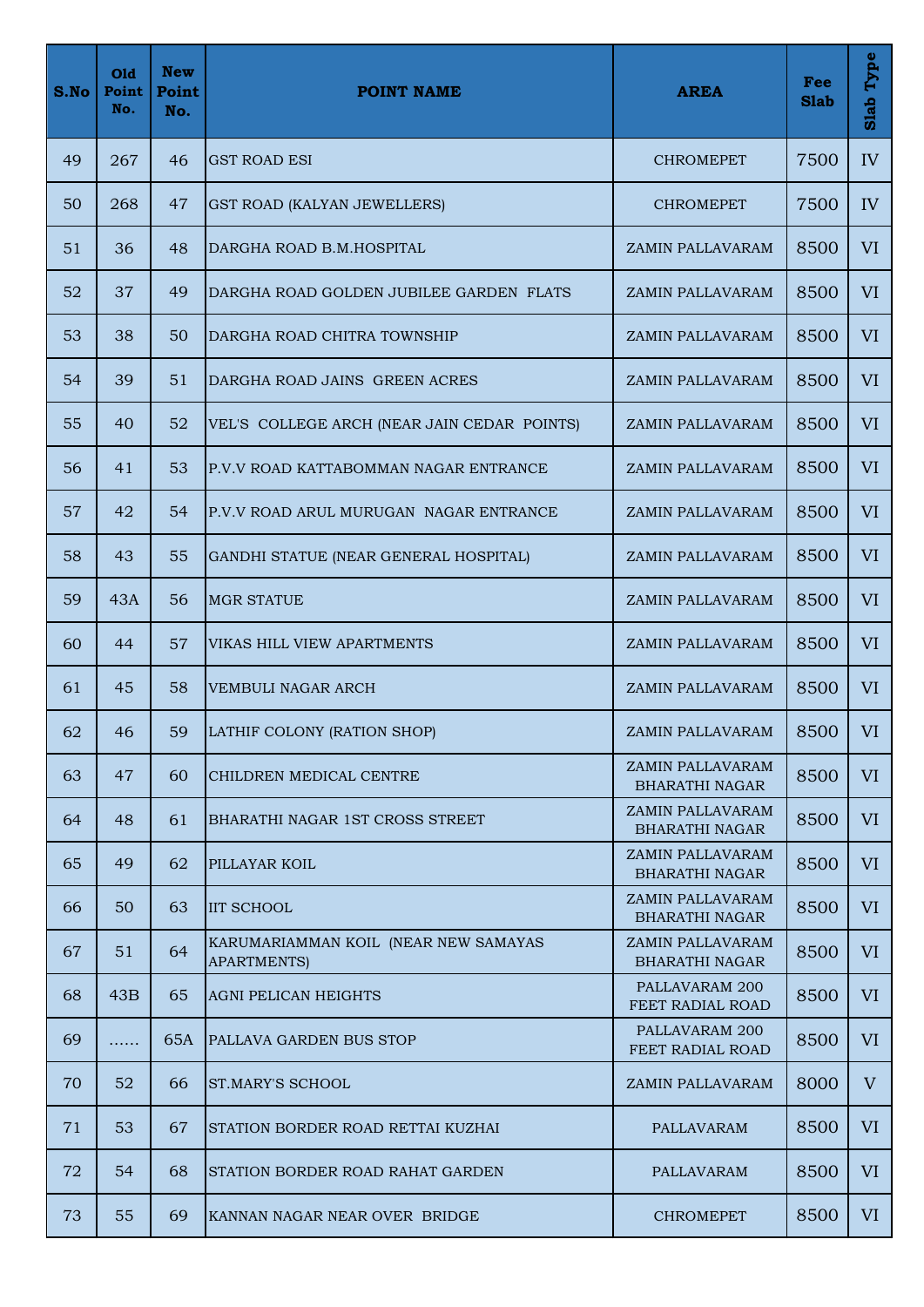| S.No | Old<br>Point<br>No. | <b>New</b><br>Point<br>No. | <b>POINT NAME</b>                                                | <b>AREA</b>                         | Fee<br><b>Slab</b> | Type<br>Slab   |
|------|---------------------|----------------------------|------------------------------------------------------------------|-------------------------------------|--------------------|----------------|
| 74   | 56                  | 70                         | <b>VAISHNAV COLLEGE</b>                                          | <b>CHROMEPET</b>                    | 8000               | V              |
| 75   | 57                  | 71                         | LAKSHMI NAGAR HINA TOWERS                                        | <b>CHROMEPET</b>                    | 8000               | $\mathbf{V}$   |
| 76   | 58                  | 72                         | NAIDU SHOP ROAD NEAR CHURCH                                      | CHROMEPET RADHA<br><b>NAGAR</b>     | 8000               | $\overline{V}$ |
| 77   | 59                  | 73                         | RADHA NAGAR MAIN ROAD JUNCTION (NEAR ASHOK<br><b>JEWELLERY</b> ) | CHROMEPET RADHA<br><b>NAGAR</b>     | 8000               | V              |
| 78   | 60                  | 74                         | STATE BANK OF INDIA (NEAR INDIRA MEDICALS)                       | CHROMEPET RADHA<br><b>NAGAR</b>     | 8000               | $\overline{V}$ |
| 79   | 61                  | 75                         | ST.MARK'S MATRICULATION SCHOOL                                   | CHROMEPET RADHA<br><b>NAGAR</b>     | 8000               | $\mathbf{V}$   |
| 80   | 62                  | 76                         | <b>VENKATESWARA STREET</b>                                       | CHROMEPET RADHA<br><b>NAGAR</b>     | 8000               | $\overline{V}$ |
| 81   | 63                  | 77                         | GANAPATHIPURAM MAIN ROAD                                         | CHROMEPET RADHA<br><b>NAGAR</b>     | 8000               | V              |
| 82   | 64                  | 78                         | KAVITHA HOSPITAL                                                 | CHROMEPET RADHA<br><b>NAGAR</b>     | 8000               | $\overline{V}$ |
| 83   | 65                  | 79                         | ANNAI AUTOMOBILES AND WATER WASH                                 | CHROMEPET RADHA<br><b>NAGAR</b>     | 8000               | $\overline{V}$ |
| 84   | 66                  | 80                         | PADAVETTAMMAN KOIL                                               | NEMILICHERRY                        | 8500               | VI             |
| 85   | 67                  | 81                         | POSTAL NAGAR (BELL AVENUE)                                       | <b>NEMILICHERRY</b>                 | 8500               | VI             |
| 86   | 68                  | 82                         | AGS COLONY (NEAR NEW RAMESH STORE)                               | NEMILICHERRY                        | 8500               | <b>VI</b>      |
| 87   | 69                  | 83                         | <b>VINAYAGAR KOIL</b>                                            | NEMILICHERRY                        | 8500               | VI             |
| 88   | 70                  | 84                         | GURU MEDICALS (NEAR CHELLAMMAL ILLAM)                            | NEMILICHERRY                        | 8500               | VI             |
| 89   | 71                  | 85                         | NEMILICHERRY BUS STAND                                           | <b>NEMILICHERRY</b>                 | 8500               | <b>VI</b>      |
| 90   | 72                  | 86                         | DEVI KALYANA MANDAPAM                                            | CHROMEPET RADHA<br><b>NAGAR</b>     | 8000               | V              |
| 91   | 73                  | 87                         | BARATHIPURAM VINAYAGAR KOIL                                      | CHROMEPET RADHA<br><b>NAGAR</b>     | 8000               | V              |
| 92   | 74                  | 88                         | PURUSHOTHAMAN NAGAR NATARAJAPURAM MAIN<br><b>ROAD</b>            | CHROMEPET RADHA<br><b>NAGAR</b>     | 8000               | $\mathbf{V}$   |
| 93   | 75                  | 89                         | VIVEKANANDA SCHOOL MAIN GATE                                     | <b>HASTHINAPURAM</b><br>NEHRU NAGAR | 7500               | IV             |
| 94   | 76                  | 90                         | INDIRA COTTON MILL (NEAR RAJAN STORE)                            | <b>HASTHINAPURAM</b><br>NEHRU NAGAR | 7500               | IV             |
| 95   | 77                  | 91                         | DEEPAM HOSPITAL (NEAR NSN SCHOOL)                                | HASTHINAPURAM<br>NEHRU NAGAR        | 7500               | IV             |
| 96   | 78                  | 92                         | <b>CITY UNION BANK</b>                                           | <b>HASTHINAPURAM</b><br>NEHRU NAGAR | 7500               | IV <sub></sub> |
| 97   | 79                  | 93                         | MUTHUMARIAMMAN KOIL                                              | <b>HASTHINAPURAM</b>                | 7500               | IV <sub></sub> |
| 98   | 80                  | 94                         | GAYATHRI NAGAR BUS STAND                                         | <b>HASTHINAPURAM</b>                | 8000               | V              |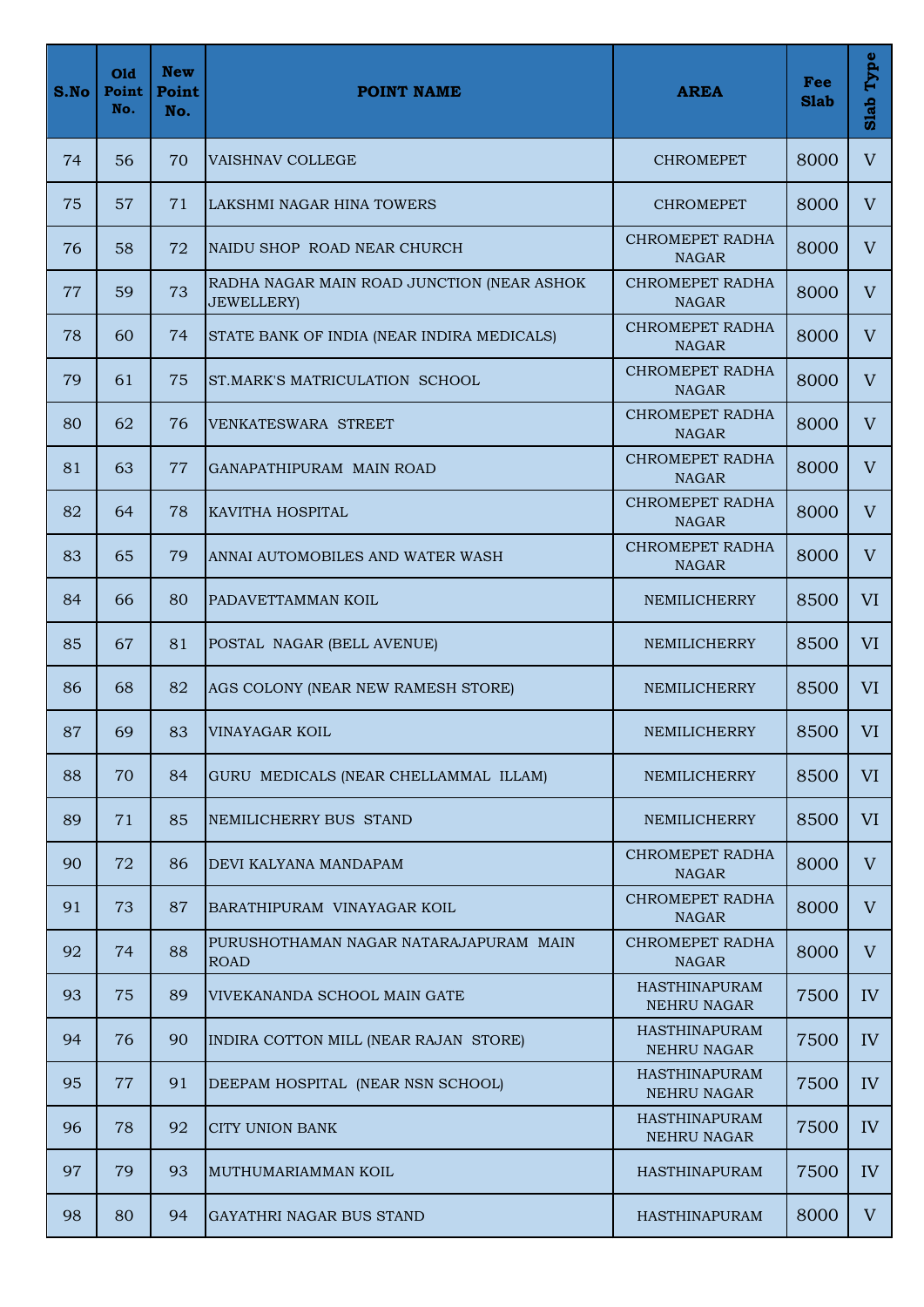| S.No | Old<br>Point<br>No. | <b>New</b><br>Point<br>No. | <b>POINT NAME</b>                                             | <b>AREA</b>           | Fee<br><b>Slab</b> | Type<br>Slab |
|------|---------------------|----------------------------|---------------------------------------------------------------|-----------------------|--------------------|--------------|
| 99   | 81                  | 95                         | HASTHINAPURAM BUS STAND                                       | <b>HASTHINAPURAM</b>  | 8000               | $\mathbf{V}$ |
| 100  | .                   | <b>95A</b>                 | SAVIOUR JESUS MATRICULATION HIGHER SECONDARY<br><b>SCHOOL</b> | <b>HASTHINAPURAM</b>  | 8000               | $\mathbf{V}$ |
| 101  | 323                 | 96                         | HASTHINAPURAM MOSQUE                                          | <b>HASTHINAPURAM</b>  | 7500               | IV           |
| 102  | 82                  | 97                         | 2ND MAIN ROAD (NEAR AUTO STAND)                               | THIRUMALAI NAGAR      | 7500               | IV           |
| 103  | 83                  | 98                         | 3RD MAIN ROAD (NEAR PONNI AMMAN KOIL)                         | THIRUMALAI NAGAR      | 7500               | IV           |
| 104  | 84                  | 99                         | 8TH CROSS STREET (HASTHINAPURAM LINK ROAD)                    | <b>JAYENDRA NAGAR</b> | 7500               | IV           |
| 105  | 85                  | 100                        | 3RD CROSS STREET (HASTHINAPURAM LINK ROAD)                    | <b>JAYENDRA NAGAR</b> | 7500               | IV           |
| 106  | 86                  | 101                        | SAMRAJ NAGAR 8TH CROSS STREET                                 | <b>SEMBAKKAM</b>      | 7500               | IV           |
| 107  | 87                  | 102                        | SAMRAJ NAGAR 2ND CROSS STREET                                 | <b>SEMBAKKAM</b>      | 7500               | IV           |
| 108  | 88                  | 103                        | THARAKESWARI NAGAR 1ST STREET                                 | <b>SEMBAKKAM</b>      | 7000               | III          |
| 109  | 110                 | 104                        | PANCHAYAT UNION OFFICE                                        | CHITLAPAKKAM          | 7500               | IV           |
| 110  | 109                 | 105                        | PANCHAYAT UNION PARK                                          | CHITLAPAKKAM          | 7500               | IV           |
| 111  | 108                 | 106                        | <b>VARADHARAJA THEATRE</b>                                    | CHITLAPAKKAM          | 7500               | IV           |
| 112  | 108B                | 107                        | <b>ROSILY MATRICULATION SCHOOL</b>                            | CHITLAPAKKAM          | 7500               | IV           |
| 113  | 108A                | 108                        | <b>GANGAI AMMAN KOIL</b>                                      | CHITLAPAKKAM          | 7500               | IV           |
| 114  | 107                 | 109                        | RAGHAVENDRA SALAI - CITY UNION BANK                           | CHITLAPAKKAM          | 7500               | IV           |
| 115  | 106                 | 110                        | KUPPUSWAMY NAGAR N.S.N SCHOOL (NEAR RAJA<br>STORE)            | CHITLAPAKKAM          | 7500               | IV           |
| 116  | 103A                | 111                        | <b>RAINBOW END APARTMENTS</b>                                 | <b>CHITLAPAKKAM</b>   | 7500               | IV           |
| 117  | .                   |                            | 111A SS HEART CENTRE                                          | CHITLAPAKKAM          | 7500               | IV           |
| 118  | 105                 | 112                        | THIRUMURUGAN SALAI (NEAR AAVIN MILK BOOTH)                    | CHITLAPAKKAM          | 7500               | IV           |
| 119  | 104                 | 113                        | THIRUMURUGAN SALAI CORNER                                     | CHITLAPAKKAM          | 7500               | IV           |
| 120  | 103                 | 114                        | PAMBAN SWAMIGAL STREET AUTO STAND                             | <b>CHITLAPAKKAM</b>   | 7500               | IV           |
| 121  | 102                 | 115                        | <b>BABU STREET LAKSHMI CLINIC</b>                             | CHITLAPAKKAM          | 7500               | IV           |
| 122  | 101                 | 116                        | BABU STREET INDIAN OVERSEAS BANK ATM                          | CHITLAPAKKAM          | 7500               | IV           |
| 123  | 100                 | 117                        | <b>PRIME MART</b>                                             | CHITLAPAKKAM          | 7000               | III          |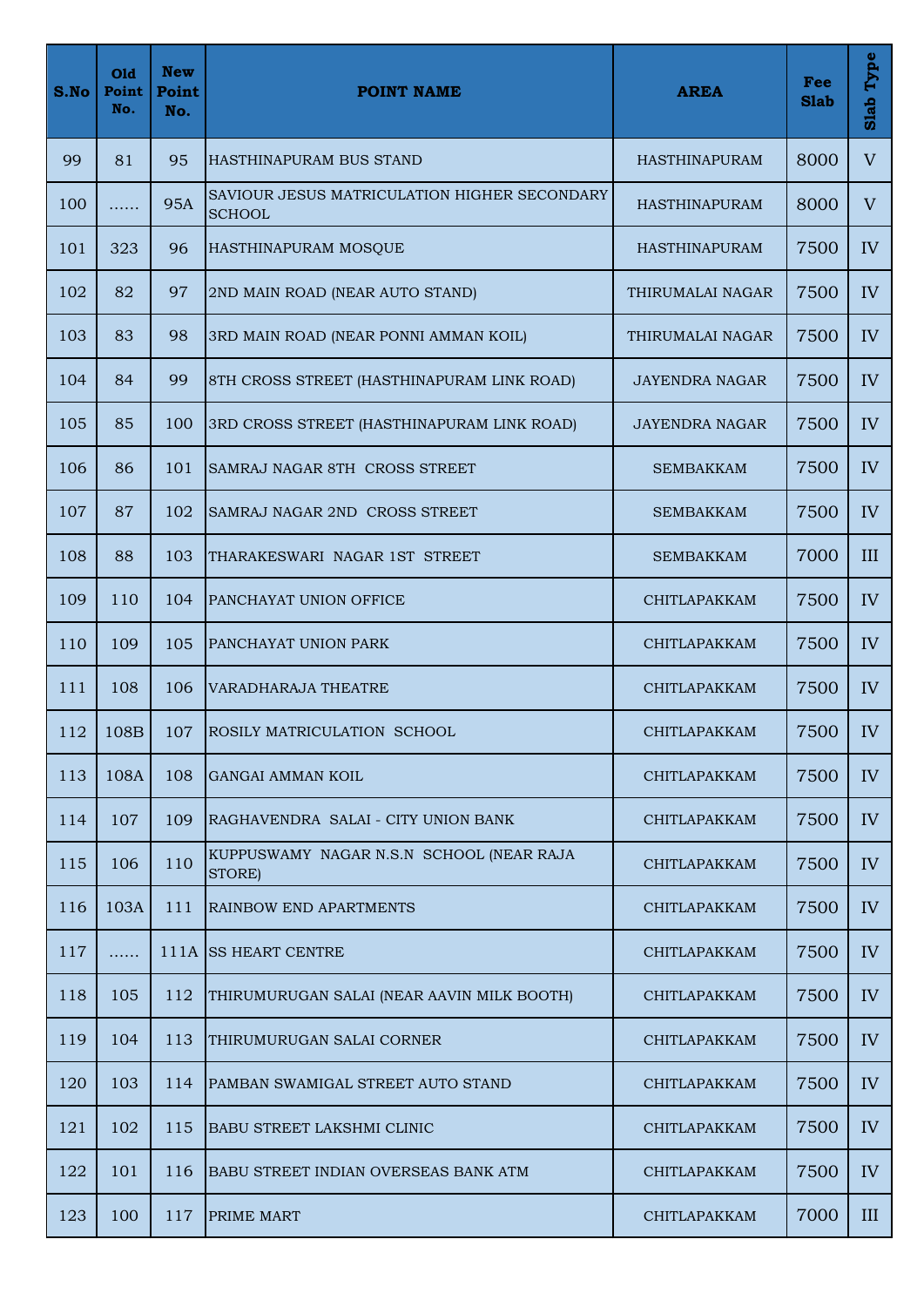| S.No | Old<br>Point<br>No. | <b>New</b><br>Point<br>No. | <b>POINT NAME</b>                                                      | <b>AREA</b>          | Fee<br><b>Slab</b> | Type<br>Slab   |
|------|---------------------|----------------------------|------------------------------------------------------------------------|----------------------|--------------------|----------------|
| 124  | 99                  | 118                        | MAHALAKSHMI NAGAR POST OFFICE                                          | <b>CHITLAPAKKAM</b>  | 7000               | III            |
| 125  | 97                  | 119                        | KAMARAJAPURAM BUS STAND                                                | KAMARAJAPURAM        | 7000               | III            |
| 126  | .                   |                            | 119A KAMARAJAPURAM MAIN ROAD SIVA HARDWARES                            | <b>KAMARAJAPURAM</b> | 7500               | IV             |
| 127  | <b>97A</b>          | 120                        | KAMARAJAPURAM MAIN ROAD (NEAR KRISHNA<br><b>HARDWARES)</b>             | <b>KAMARAJAPURAM</b> | 7500               | IV             |
| 128  | 97 <sub>B</sub>     | 121                        | BAVANANTHIAR MAIN ROAD JUNCTION (NEAR RATION<br>SHOP)                  | <b>KAMARAJAPURAM</b> | 7500               | IV             |
| 129  | 95                  | 122                        | THARAKESWARI NAGAR (ADVENT CHRISTIAN SCHOOL)                           | <b>SEMBAKKAM</b>     | 7000               | III            |
| 130  | 96                  | 123                        | ALPHA MATRICULATION SCHOOL                                             | <b>SEMBAKKAM</b>     | 7000               | III            |
| 131  | 89                  | 124                        | GOWRIVAKKAM BUS STAND (NEAR SRI SAI PHARMACY)                          | SEMBAKKAM            | 7000               | III            |
| 132  | 90                  | 125                        | SANTHOSAPURAM BUS STOP (RUBY ELITE)                                    | <b>SEMBAKKAM</b>     | 7500               | IV             |
| 133  | <b>90A</b>          | 126                        | <b>VIJAYANAGARAM</b>                                                   | <b>SEMBAKKAM</b>     | 7500               | IV             |
| 134  | 91A                 | 127                        | 4TH MAIN ROAD BHEL NAGAR                                               | MEDAVAKKAM           | 8000               | $\mathbf{V}$   |
| 135  | 291A                | 128                        | <b>VELLAKKAL BUS STAND</b>                                             | <b>NANMANGALAM</b>   | 8500               | VI             |
| 136  | 291B                | 129                        | MOTHER'S WORLD SUPER MARKET                                            | <b>KOVILAMBAKKAM</b> | 8500               | <b>VI</b>      |
| 137  | 291                 | 130                        | NANMANGALAM BUS STAND                                                  | NANMANGALAM          | 8000               | $\mathbf V$    |
| 138  | 290C                | 131                        | BHARAT PETROL BUNK (OPP CANARA BANK ATM)                               | <b>KOVILAMBAKKAM</b> | 8500               | VI             |
| 139  | 290                 | 132                        | KOVILAMBAKKAM BUS STAND (NEAR NAVIN FLATS)                             | <b>KOVILAMBAKKAM</b> | 8500               | VI <sup></sup> |
| 140  | 289                 | 133                        | KEELKATTALAI BUS STAND                                                 | KEELKATTALAI         | 9000               | <b>VII</b>     |
| 141  | 290B                | 134                        | MAAHALIAMMAN KOIL NEAR GANAPATHY NAGAR<br>(THORAIPAKKAM 200 FEET ROAD) | <b>KOVILAMBAKKAM</b> | 9000               | <b>VII</b>     |
| 142  | .                   |                            | 134A SUNNAMBU KOLATHUR BUS STOP                                        | <b>KOVILAMBAKKAM</b> | 9000               | <b>VII</b>     |
| 143  | .                   |                            | 134B SAN ACADEMY                                                       | PALLIKARANAI         | 9000               | <b>VII</b>     |
| 144  | .                   |                            | 134C KAMATCHI HOSPITAL BUS STOP                                        | PALLIKARANAI         | 9000               | <b>VII</b>     |
| 145  | 290A                | 135                        | PLAZA APARTMENTS NEAR GANAPATHY NAGAR<br>(THORAIPAKKAM 200 FEET ROAD)  | <b>KOVILAMBAKKAM</b> | 9000               | <b>VII</b>     |
| 146  | 292                 | 136                        | PALLIKARANAI BUS STAND (NEAR CHENNAI<br><b>CORPORATION OFFICE)</b>     | PALLIKARANAI         | 8500               | VI             |
| 147  | 292A                | 137                        | PALLIKARANAI OIL MILL BUS STAND                                        | PALLIKARANAI         | 8500               | VI             |
| 148  | 292B                | 138                        | JEYACHANDARAN TEXTILES BUS STOP                                        | PALLIKARANAI         | 8500               | VI             |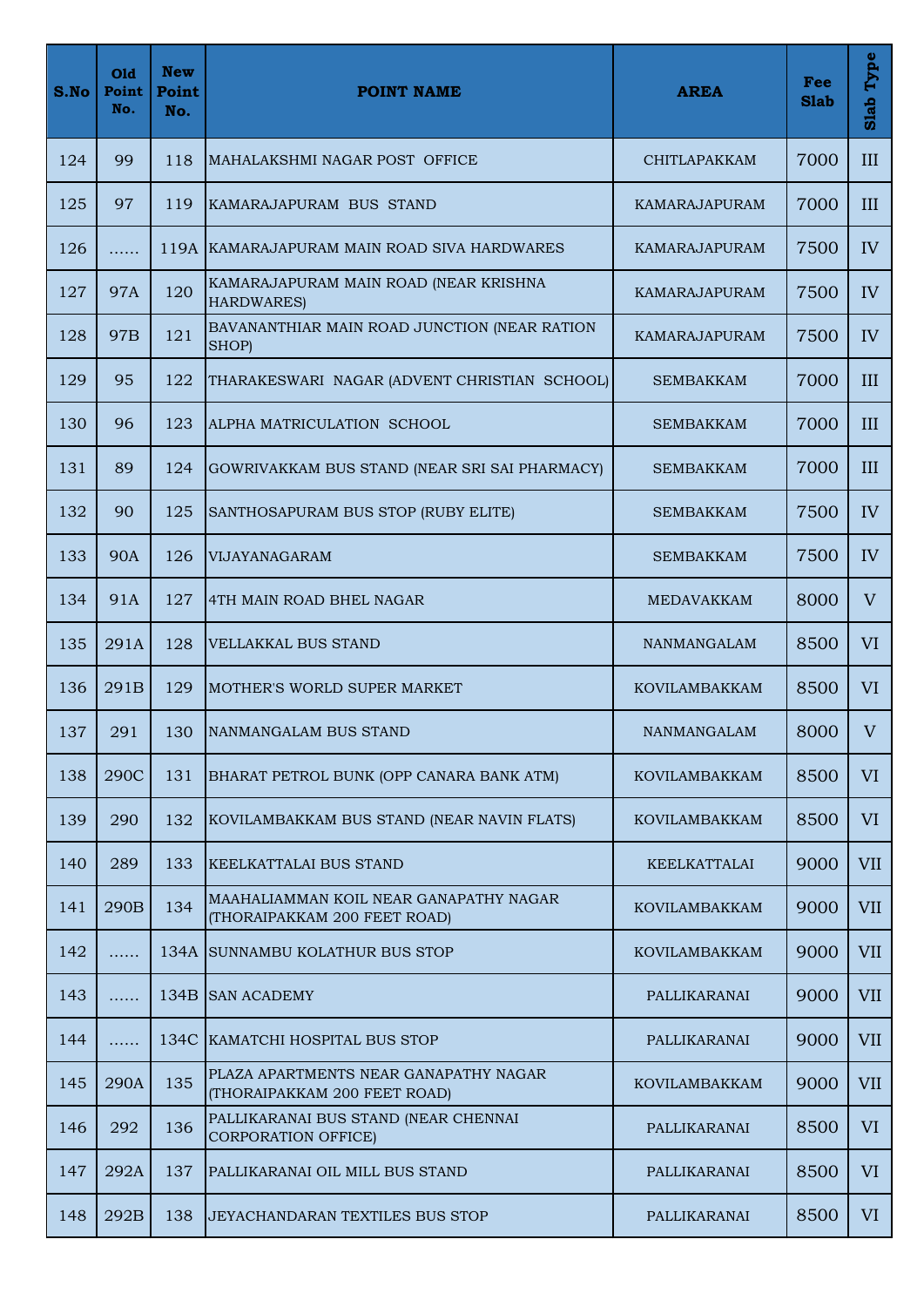| S.No       | Old<br>Point<br>No. | <b>New</b><br>Point<br>No. | <b>POINT NAME</b>                                                         | <b>AREA</b>                            | Fee<br><b>Slab</b> | Type<br>Slab |
|------------|---------------------|----------------------------|---------------------------------------------------------------------------|----------------------------------------|--------------------|--------------|
| 149        | 93                  | 139                        | <b>MORE DEPARTMENTAL STORE</b>                                            | <b>MEDAVAKKAM</b>                      | 7500               | IV           |
| <b>150</b> | 92                  | 140                        | <b>INDIAN BANK</b>                                                        | MEDAVAKKAM                             | 8000               | V            |
| 151        | 91                  | 141                        | RAGAMALIGA APARTMENTS (NEAR INDIAN OIL)                                   | <b>MEDAVAKKAM</b>                      | 8000               | V            |
| 152        | 94                  | 142                        | MEDAVAKKAM GOVERNMENT SCHOOL BUS STOP                                     | <b>MEDAVAKKAM</b>                      | 7500               | IV           |
| 153        | 94E                 | 143                        | BABU NAGAR 3rd STREET (NEAR AUTO STAND)                                   | MEDAVAKKAM                             | 7500               | IV           |
| 154        | <b>94F</b>          | 144                        | PALM HOUSE GAYATHRI NAGAR                                                 | <b>MEDAVAKKAM</b>                      | 8000               | V            |
| 155        | 94A                 | 145                        | NAVEEN FLATS (SAI BABA TEMPLE)                                            | <b>MEDAVAKKAM</b>                      | 7500               | IV           |
| 156        | 333                 | 146                        | RADHA NAGAR ROAD NEAR RADHA ENCLAVE                                       | PERUMBAKKAM                            | 8500               | <b>VI</b>    |
| 157        | 332                 | 147                        | SHOLINGANALLUR MAIN ROAD NOOKAMBALAYAM ROAD<br><b>JUNCTION</b>            | PERUMBAKKAM                            | 8500               | VI           |
| 158        | 332A                | 148                        | RC BLOSSOMS - NOOKAMPALAYAM MAIN ROAD                                     | PERUMBAKKAM                            | 8500               | <b>VI</b>    |
| 159        | .                   | 148A                       | MALLES AASHIRA APARTMENT NOOKAMPALAYAM MAIN<br><b>ROAD</b>                | PERUMBAKKAM                            | 9000               | <b>VII</b>   |
| 160        | 94 <sub>D</sub>     | 149                        | NAVIN'S STAR WOOD TOWERS FLATS                                            | <b>MEDAVAKKAM</b>                      | 7500               | IV           |
| 161        | 94G                 | 150                        | OTTIAMBAKKAM MAIN ROAD VALLUVAR NAGAR KVB                                 | <b>SITHALAPAKKAM</b>                   | 8000               | V            |
| 162        | 94B                 | 151                        | SITHALAPAKKAM HOUSING BOARD                                               | MEDAVAKKAM                             | 7000               | III          |
| 163        | 94C                 | 152                        | KOVILANCHERI KULAKARAI BUS STOP (NEAR<br><b>BALAMURUGAN KOIL)</b>         | MEDAVAKKAM                             | 7000               | III          |
| 164        | 301                 | 153                        | NEW PRINCE SHRI BHAVANI COLLEGE OF<br><b>ENGINEERING &amp; TECHNOLOGY</b> | <b>VENGAIVASAL MAIN</b><br><b>ROAD</b> | 7500               | IV           |
| 165        | 301A                | 154                        | VENGAIVASAL COMMUNITY HALL                                                | <b>VENGAIVASAL MAIN</b><br><b>ROAD</b> | 7500               | IV           |
| 166        | 137D                | 155                        | <b>KULAKARAI BUS STOP</b>                                                 | <b>SELAIYUR</b><br>MADAMBAKKAM         | 7500               | IV           |
| 167        | 137F                | 156                        | VENGAIVASAL PANCHAYAT OFFICE                                              | <b>SELAIYUR</b><br><b>MADAMBAKKAM</b>  | 7500               | IV           |
| 168        | 137E                | 157                        | <b>GANDHI NAGAR BUS STOP</b>                                              | <b>SELAIYUR</b><br><b>MADAMBAKKAM</b>  | 7500               | IV           |
| 169        | .                   | 157A                       | SHRI SOUBHAGYA VINAYAGAR KOVIL BARATHI NAGAR<br><b>1ST STREET</b>         | <b>SELAIYUR</b><br>MADAMBAKKAM         | 7500               | IV           |
| 170        | 137C                | 158                        | JOTHI NAGAR WATER TANK                                                    | <b>SELAIYUR</b><br><b>MADAMBAKKAM</b>  | 7000               | III          |
| 171        | 137B                | 159                        | <b>NOOTHANCHERI BUS STOP</b>                                              | <b>SELAIYUR</b><br><b>MADAMBAKKAM</b>  | 7000               | III          |
| 172        | 137A                | 160                        | <b>SRI VENGILI AMMAN TEMPLE</b>                                           | <b>SELAIYUR</b><br>MADAMBAKKAM         | 7000               | III          |
| 173        | 137                 | 161                        | SRI VENKATESA PERUMAL BAJANAI KOIL                                        | MADAMBAKKAM                            | 7500               | IV           |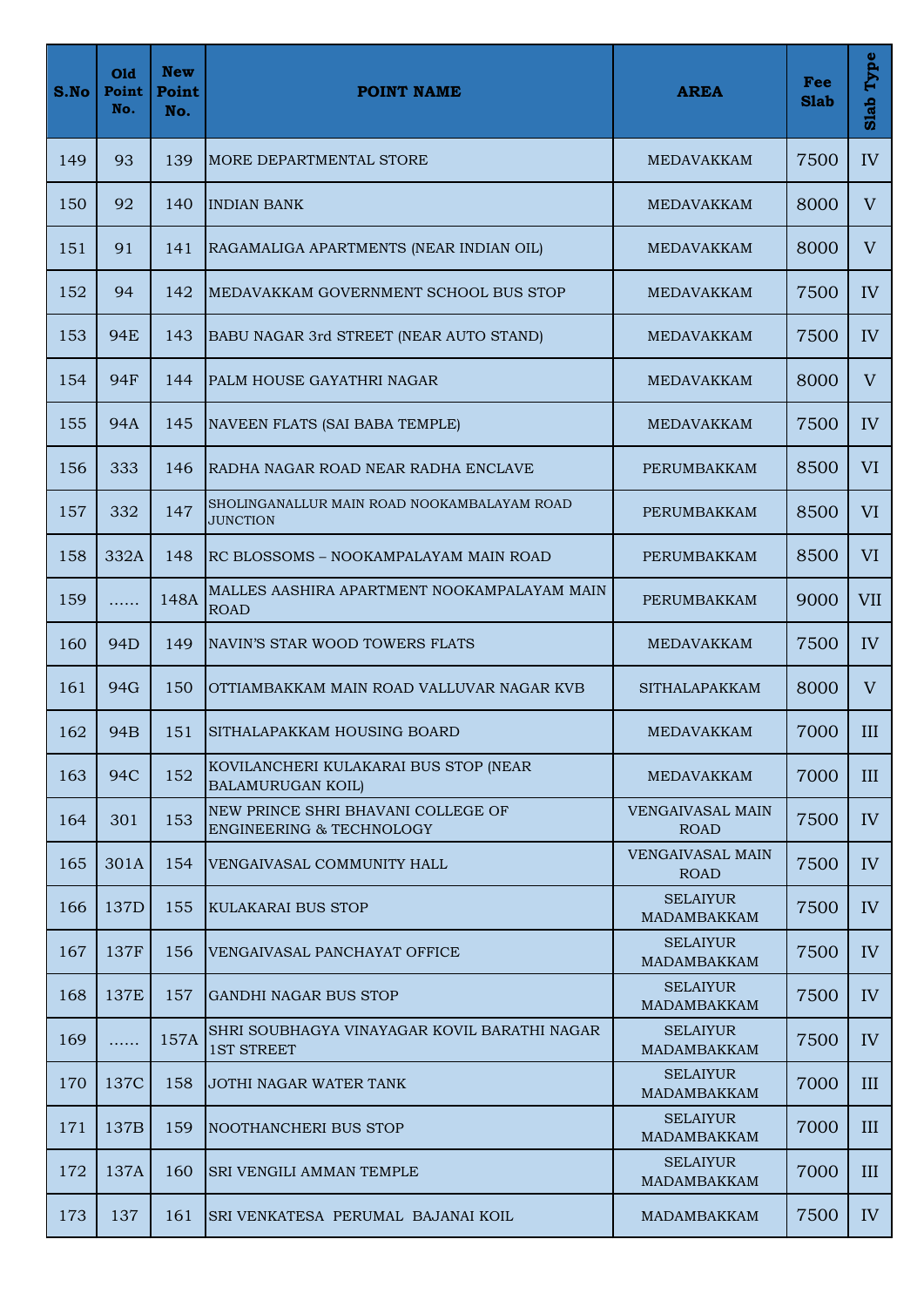| S.No | Old<br>Point<br>No. | <b>New</b><br>Point<br>No. | <b>POINT NAME</b>                                                          | <b>AREA</b>                              | Fee<br><b>Slab</b> | Type<br>Slab |
|------|---------------------|----------------------------|----------------------------------------------------------------------------|------------------------------------------|--------------------|--------------|
| 174  | 136                 | 162                        | MARUTHI NAGAR (NEAR MARUTHAM GROUP FLATS)                                  | <b>MADAMBAKKAM</b>                       | 7000               | III          |
| 175  | 135                 | 163                        | ALS NAGAR BUS STOP                                                         | <b>MADAMBAKKAM</b>                       | 7000               | III          |
| 176  | 134                 | 164                        | YASHWANTH NAGAR (NEAR AMUTHU DEPARTMENT<br>STORE)                          | <b>MADAMBAKKAM</b>                       | 7000               | III          |
| 177  | 133                 | 165                        | PADMAVATHI NAGAR BUS STAND                                                 | <b>AGARAM ROAD</b><br><b>MADAMBAKKAM</b> | 7000               | III          |
| 178  | 134A                | 166                        | SIVA VISHNU TEMPLE CORNER - MALLESWARI NAGAR                               | <b>MADAMBAKKAM</b>                       | 7000               | III          |
| 179  | 134B                | 167                        | <b>JAIHINDPURAM 4TH STREET</b>                                             | MADAMBAKKAM                              | 7000               | III          |
| 180  | 132                 | 168                        | MOHAN NAGAR (NEAR KVB ATM)                                                 | <b>AGARAM ROAD</b><br><b>MADAMBAKKAM</b> | 7000               | III          |
| 181  | 140A                | 169                        | SHANTHI NIKETHAN COLONY EXTENSION (NEAR GOVT<br><b>SCHOOL PLAY GROUND)</b> | <b>MADAMBAKKAM</b>                       | 7000               | III          |
| 182  | 140 <sub>B</sub>    | 170                        | PRASHANTHI COLONY CORNER (NEAR WATER TANK)                                 | <b>MADAMBAKKAM</b>                       | 7000               | III          |
| 183  | .                   |                            | 170A ARTHI ALAYA FLAT                                                      | <b>MADAMBAKKAM</b>                       | 7000               | III          |
| 184  | 138A                | 171                        | ARAVIND NAGAR 4th STREET CORNER                                            | MADAMBAKKAM                              | 7500               | IV           |
| 185  | 138                 | 172                        | MARUTHI NAGAR KOZHI PANNAI (NEAR PERIYA<br>PALAYATHAMMAN KOIL)             | <b>MADAMBAKKAM</b>                       | 7500               | IV           |
| 186  | 139                 | 173                        | SUDHARSAN NAGAR TURNING (NEAR SREE ANNAI<br><b>TRAVELS)</b>                | MADAMBAKKAM                              | 7500               | IV           |
| 187  | 140                 | 174                        | SUDHARSAN NAGAR (NEAR KUMAR HARDWARE)                                      | MADAMBAKKAM                              | 7500               | IV           |
| 188  | 141                 | 175                        | HANSA GARDEN FLATS                                                         | MADAMBAKKAM                              | 7500               | IV           |
| 189  | 141A                | 176                        | SIDHARTH NEST APARTMENT                                                    | <b>MADAMBAKKAM</b>                       | 7500               | IV           |
| 190  | 142                 | 177                        | <b>JAIN SUDARSHANA FLATS</b>                                               | MADAMBAKKAM                              | 7500               | IV           |
| 191  | 142A                | 178                        | GOKUL NAGAR FIRST STREET (HDFC BANK)                                       | MADAMBAKKAM                              | 7500               | IV           |
| 192  | 143                 | 179                        | PONNI AMMAN KOIL                                                           | <b>MADAMBAKKAM</b>                       | 7500               | IV           |
| 193  | 318A                | 180                        | VGP SRINIVASA NAGAR (NEAR 5TH CROSS STREET<br><b>JUNCTION)</b>             | RAJAKILPAKKAM                            | 7000               | III          |
| 194  | 318                 | 181                        | <b>RUBY AVENUE</b>                                                         | RAJAKILPAKKAM                            | 7000               | III          |
| 195  | 317                 | 182                        | KOUSHIK AVENUE BUS STOP                                                    | RAJAKILPAKKAM                            | 7000               | III          |
| 196  | 316A                | 183                        | SHANTINIKETAN SERENA (TELLUS AVENUE 5th MAIN<br>ROAD)                      | RAJAKILPAKKAM                            | 7000               | III          |
| 197  | 316C                | 184                        | DR.KALAIGNAR MAIN ROAD                                                     | RAJAKILPAKKAM                            | 7000               | III          |
| 198  | 316B                | 185                        | TELLUS AVENUE RATION SHOP                                                  | RAJAKILPAKKAM                            | 7000               | III          |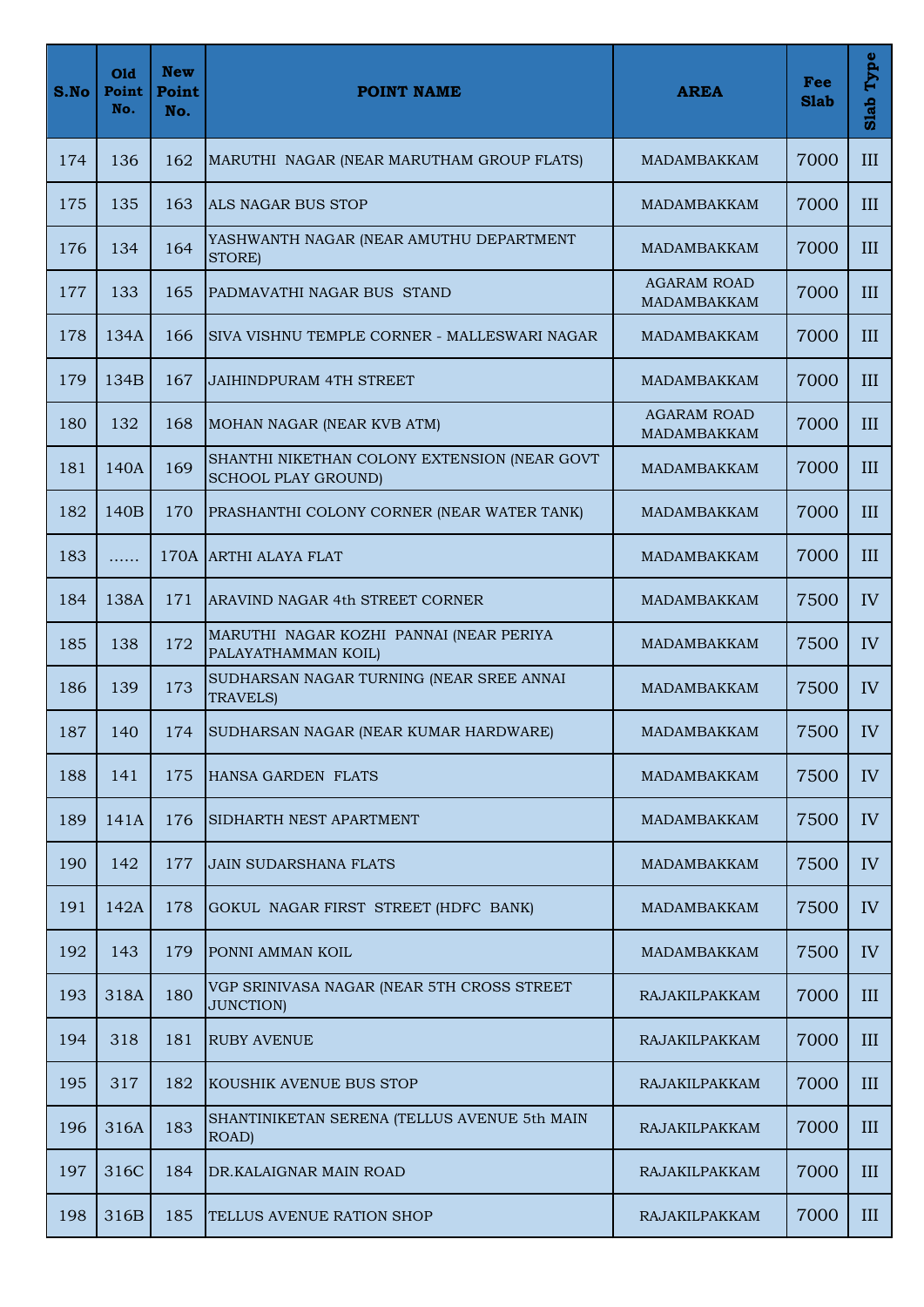| S.No | Old<br>Point<br>No. | <b>New</b><br>Point<br>No. | <b>POINT NAME</b>                                                            | <b>AREA</b>          | Fee<br><b>Slab</b> | Type<br>Slab |
|------|---------------------|----------------------------|------------------------------------------------------------------------------|----------------------|--------------------|--------------|
| 199  | .                   | 185A                       | RADHE SHYAM AVENUE MAIN ROAD (NEAR<br>AROKIYAMATHA STORE)                    | RAJAKILPAKKAM        | 7000               | III          |
| 200  | 316                 | 186                        | TELLUS AVENUE BUS STOP                                                       | RAJAKILPAKKAM        | 7000               | III          |
| 201  | 315                 | 187                        | RMKV AVENUE RADHE SHYAM AVENUE MAIN ROAD                                     | RAJAKILPAKKAM        | 7000               | III          |
| 202  | 314                 | 188                        | RAJENDRAN STREET (NEAR MAV VIDHYASHRAM)                                      | RAJAKILPAKKAM        | 7000               | III          |
| 203  | 313                 | 189                        | ARUL NERI NAGAR BUS STOP                                                     | RAJAKILPAKKAM        | 7000               | III          |
| 204  | 312                 | 190                        | ARUL NERI NAGAR MAIN ROAD PTC COLONY (NEAR<br><b>WATER TANK)</b>             | RAJAKILPAKKAM        | 7000               | III          |
| 205  | 311                 | 191                        | ALAVATTAMMAN KOIL BUS STOP                                                   | RAJAKILPAKKAM        | 7500               | IV           |
| 206  | 98                  | 192                        | RAJAKILPAKKAM SIGNAL (NEAR SHELL PETROL BUNK)                                | RAJAKILPAKKAM        | 7000               | III          |
| 207  | .                   | 192A                       | <b>SAMIYAR MADAM</b>                                                         | RAJAKILPAKKAM        | 7000               | III          |
| 208  | <b>98A</b>          | 193                        | RANGA COLONY 2nd MAIN ROAD JUNCTION                                          | RAJAKILPAKKAM        | 7500               | IV           |
| 209  | 126                 | 194                        | STATE BANK OF INDIA (NEAR CHURCH)                                            | <b>SELAIYUR</b>      | 7000               | III          |
| 210  | 125                 | 195                        | CAMP ROAD JUNCTION                                                           | <b>SELAIYUR</b>      | 7000               | III          |
| 211  | 127                 | 196                        | <b>CAMP ROAD AXIS BANK</b>                                                   | <b>SELAIYUR</b>      | 7000               | III          |
| 212  | 127A                | 197                        | AMBEDKAR NAGAR BUS STOP (NEAR MJL SWIMMING<br>POOL)                          | <b>SELAIYUR</b>      | 7000               | III          |
| 213  | 124                 | 198                        | SPENCER DAILY (NEAR MUTHOOT FINANCE)                                         | <b>SELAIYUR</b>      | 7000               | III          |
| 214  | 123                 | 199                        | <b>ICICI BANK</b>                                                            | <b>SELAIYUR</b>      | 7000               | III          |
| 215  | 122                 | 200                        | <b>JAIN ABHISHEK FLATS</b>                                                   | <b>SELAIYUR</b>      | 7000               | III          |
| 216  | 121A                | 201                        | PACE ADARSA APARTMENTS                                                       | <b>SELAIYUR</b>      | 7000               | III          |
| 217  | 121                 | 202                        | ABIRAMI THIRUMANA MAHAL                                                      | <b>SELAIYUR</b>      | 7500               | IV           |
| 218  | 120                 | 203                        | SHANKARA VIDYALAYA SCHOOL                                                    | <b>SELAIYUR</b>      | 7500               | IV           |
| 219  | 119                 | 204                        | AIR FORCE ROAD UCO BANK                                                      | <b>SELAIYUR</b>      | 7500               | IV           |
| 220  | 119A                | 205                        | VICTORIA GARDEN                                                              | <b>SELAIYUR</b>      | 7500               | IV           |
| 221  | 119B                | 206                        | <b>SOS VILLAGE</b>                                                           | <b>SELAIYUR</b>      | 7500               | IV           |
| 222  | 117                 | 207                        | BHARATHAMATHA STREET POONDY BAZAR INDIAN<br><b>BANK (NEAR KAMBAR STREET)</b> | <b>EAST TAMBARAM</b> | 7500               | IV           |
| 223  | 116                 | 208                        | BHARATHAMATHA STREET RANGA MANI MALIGAI                                      | <b>EAST TAMBARAM</b> | 7500               | IV           |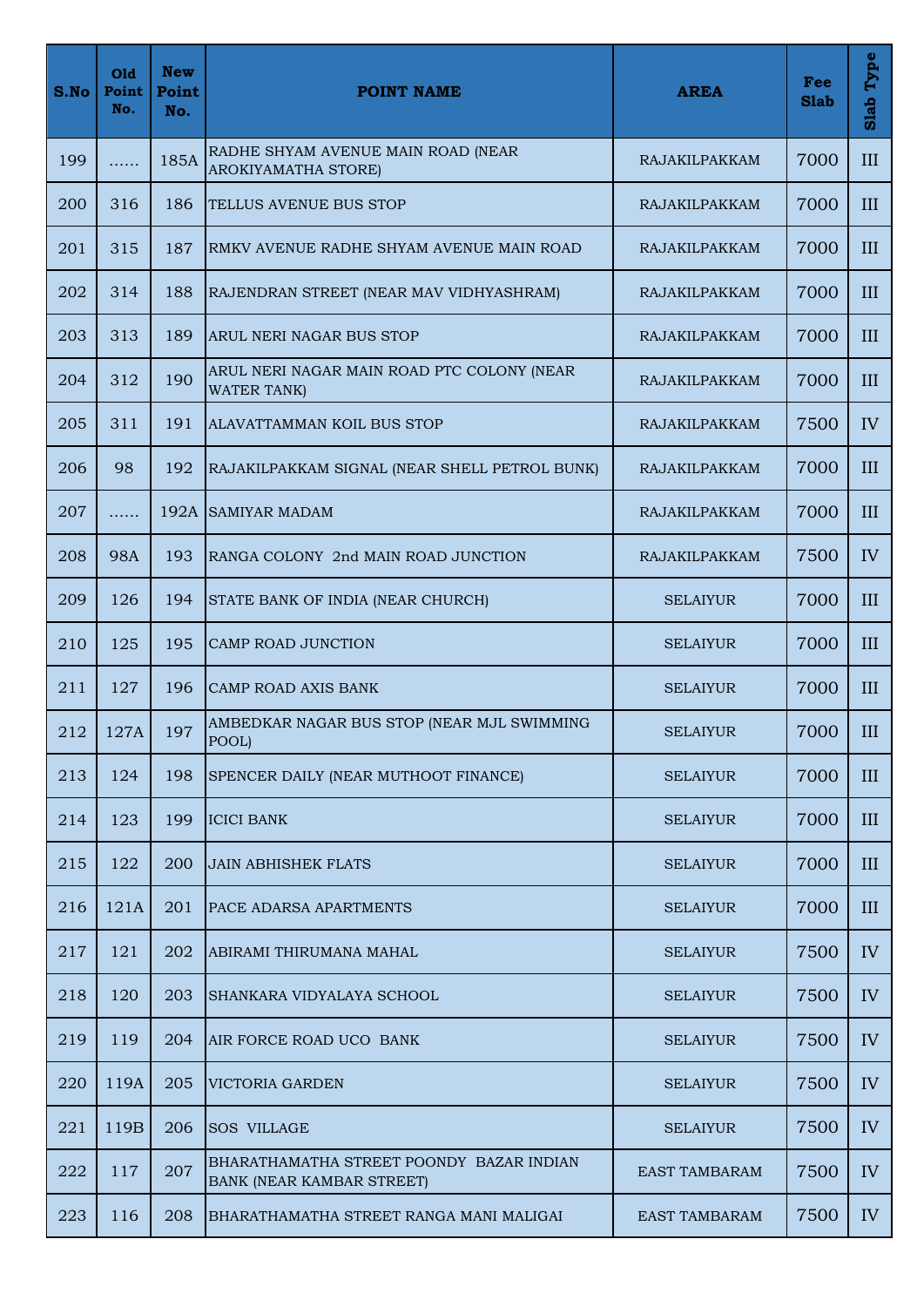| S.No | Old<br>Point<br>No. | <b>New</b><br>Point<br>No. | <b>POINT NAME</b>                                              | <b>AREA</b>          | Fee<br><b>Slab</b> | Type<br>Slab |
|------|---------------------|----------------------------|----------------------------------------------------------------|----------------------|--------------------|--------------|
| 224  | 115                 | 209                        | BHARATHAMATHA STREET VALMIKI STREET                            | <b>EAST TAMBARAM</b> | 7500               | IV           |
| 225  | 114                 | 210                        | BHARATHAMATHA STREET NADAR TIMBER SHOP                         | <b>EAST TAMBARAM</b> | 7500               | IV           |
| 226  | 113                 | 211                        | SANATORIUM RAILWAY STATION (NEAR OVER BRIDGE)                  | <b>SANATORIUM</b>    | 7500               | IV           |
| 227  | 112                 | 212                        | KAVITHA PRESS (NEAR HDFC BANK ATM)                             | <b>SANATORIUM</b>    | 7500               | IV           |
| 228  | 111                 | 213                        | <b>IYYAPPA NAGAR</b>                                           | SANATORIUM           | 7500               | IV           |
| 229  | 128A                | 214                        | <b>CANARA BANK</b>                                             | <b>AGARAM ROAD</b>   | 7000               | III          |
| 230  | 128                 | 215                        | INDIRA NAGAR BUS STAND (NEAR BHARAT PETROL<br><b>BUNK</b> )    | <b>AGARAM ROAD</b>   | 7000               | III          |
| 231  | 304A                | 216                        | IAF MAIN ROAD LAKSHMI AVENUE                                   | <b>AGARAM ROAD</b>   | 7000               | III          |
| 232  | 304                 | 217                        | IAF ROAD (NEAR SAI BABA TEMPLE)                                | <b>AGARAM ROAD</b>   | 7000               | III          |
| 233  | 129A                | 218                        | <b>SBI ATM</b>                                                 | <b>AGARAM ROAD</b>   | 7000               | III          |
| 234  | 129                 | 219                        | <b>BHARATH ENGINEERING COLLEGE</b>                             | <b>AGARAM ROAD</b>   | 7000               | III          |
| 235  | 305                 | 220                        | <b>MURUGAN STORES</b>                                          | <b>AGARAM ROAD</b>   | 4000               | $\mathbf{I}$ |
| 236  | .                   |                            | 220A AGARAM MAIN ROAD KANNAGI STREET CORNER                    | <b>AGARAM ROAD</b>   | 4000               | $\mathbf{I}$ |
| 237  | 130                 | 221                        | <b>CELEBRITY FASHIONS PVT LTD</b>                              | AGARAM ROAD          | 4000               | $\mathbf{I}$ |
| 238  | 131H                | 222                        | SHIRDI SAI NAGAR 1st MAIN ROAD (NEAR RAJU<br><b>FOUNDATION</b> | <b>AGARAM ROAD</b>   | 4000               | $\mathbf{I}$ |
| 239  | 130D                | 223                        | KGEYES SAMYUKTA APARTMENTS (NEAR MOUNT<br>CARMEL MAT.SCHOOL)   | <b>AGARAM ROAD</b>   | 4000               | $\mathbf{I}$ |
| 240  | 130E                | 224                        | OPERA SANJAY HOMES (NEAR BHARATHIDASAN<br>STREET JUNCTION)     | <b>AGARAM ROAD</b>   | 4000               | $\mathbf{I}$ |
| 241  | 130C                | 225                        | THIRUVANCHERY RATION SHOP                                      | <b>AGARAM ROAD</b>   | 4000               | $\mathbf{I}$ |
| 242  | 130 <sub>B</sub>    | 226                        | <b>RUBY REGENCY</b>                                            | <b>AGARAM ROAD</b>   | 4000               | $\rm II$     |
| 243  | 130A                | 227                        | <b>RUBY GRAND</b>                                              | <b>AGARAM ROAD</b>   | 4000               | $\mathbf{I}$ |
| 244  | 131                 | 228                        | SECRETARIAT OFFICERS HOUSING COMPLEX                           | AGARAM ROAD          | 4000               | $\mathbf{I}$ |
| 245  | 131B                | 229                        | PADUVANCHERY BUS STOP (NEAR PUSHPAM STORE)                     | <b>AGARAM ROAD</b>   | 4000               | $\mathbf{I}$ |
| 246  | .                   |                            | 229A AGARAMTHEN MAIN ROAD ANNA STREET                          | <b>AGARAM ROAD</b>   | 4000               | $\mathbf{I}$ |
| 247  | .                   |                            | 229B AGARAMTHEN GOVERNMENT SCHOOL                              | <b>AGARAM ROAD</b>   | 4000               | $\mathbf{I}$ |
| 248  | 131C                | 230                        | <b>KASPAPURAM BUS STAND</b>                                    | <b>AGARAM ROAD</b>   | 4000               | $\mathbf{I}$ |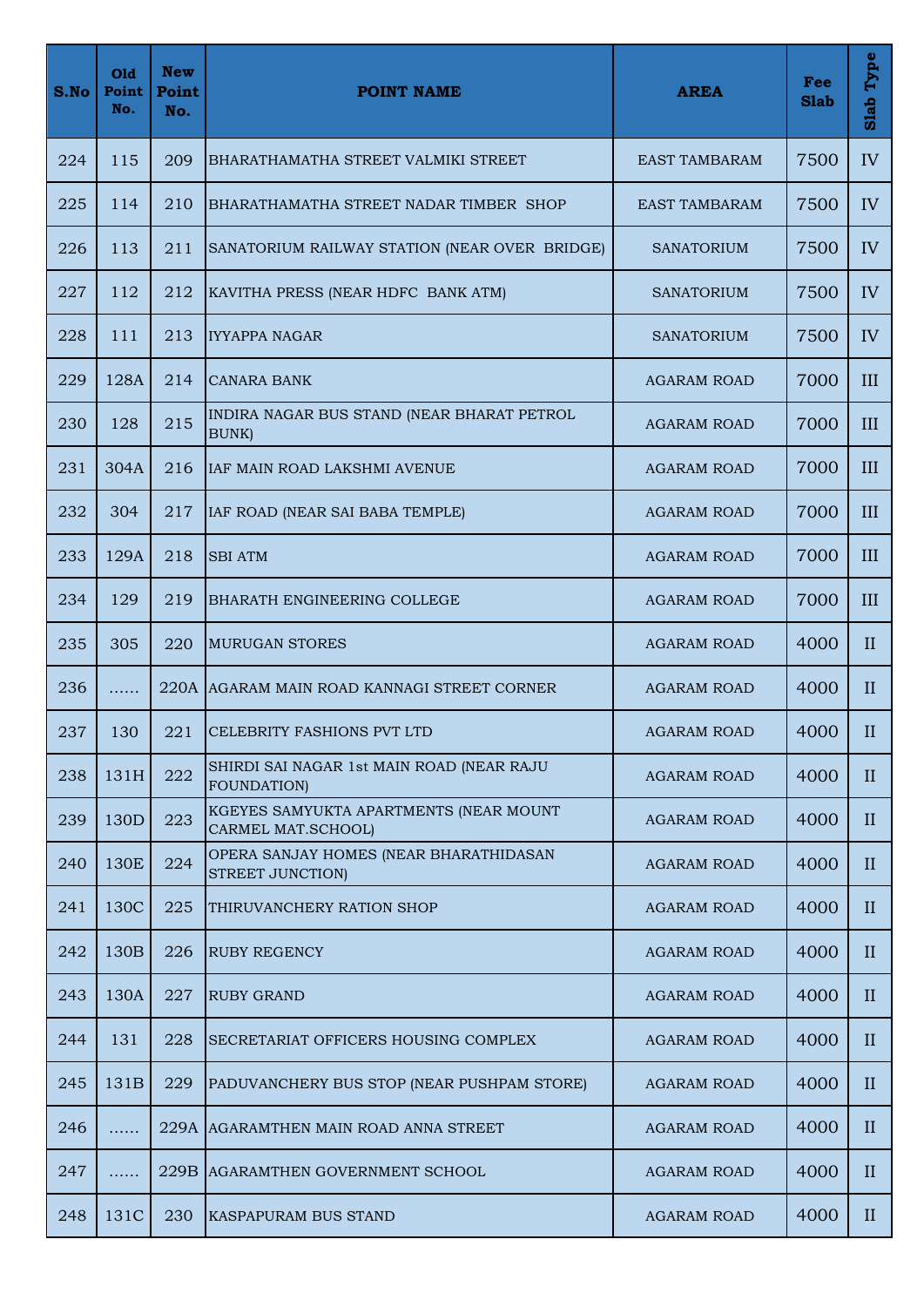| S.No | Old<br>Point<br>No. | <b>New</b><br>Point<br>No. | <b>POINT NAME</b>                                                   | <b>AREA</b>        | Fee<br><b>Slab</b> | Type<br>Slab |
|------|---------------------|----------------------------|---------------------------------------------------------------------|--------------------|--------------------|--------------|
| 249  | 131D                | 231                        | SRI VENKATESHWARA VIDYALAYA NURSERY &<br>PRIMARY SCHOOL             | <b>AGARAM ROAD</b> | 7000               | III          |
| 250  | .                   |                            | 231A AGARAMTHEN BUS STAND (NEAR HP PETROL BUNK)                     | <b>AGARAM ROAD</b> | 7000               | III          |
| 251  | 131G                | 232                        | <b>AGARAMTHEN LAST BUS STOP</b>                                     | <b>AGARAM ROAD</b> | 7000               | III          |
| 252  | 307B                | 233                        | MUMOORTHY AVENUE 2nd STREET JUNCTION                                | <b>MOPPEDU</b>     | 4000               | $\mathbf{I}$ |
| 253  | 307A                | 234                        | LYDIA MATRICULATION SCHOOL                                          | <b>MOPPEDU</b>     | 4000               | $\mathbf{I}$ |
| 254  | 307                 | 235                        | KRITA APARTMENTS (NEAR LYDIA MAT. SCHOOL)                           | <b>MOPPEDU</b>     | 4000               | $\mathbf{I}$ |
| 255  | 131E                | 236                        | VENGAMBAKKAM MAIN ROAD (NEAR BALAMURUGAN<br><b>AVENUE JUNCTION)</b> | <b>MOPPEDU</b>     | 4000               | II           |
| 256  | <b>131F</b>         | 237                        | POOMALAI LAKSHITA APARTMENTS                                        | <b>MOPPEDU</b>     | 4000               | $\mathbf{I}$ |
| 257  | 131A                | 238                        | <b>MOPPEDU CHURCH</b>                                               | <b>MOPPEDU</b>     | 4000               | $\mathbf{I}$ |
| 258  | 308                 | 239                        | SUMERU PUTHUR CITY FLATS                                            | <b>MOPPEDU</b>     | 4000               | $\mathbf{I}$ |
| 259  | 308A                | 240                        | <b>SUBHAMM APARTMENT</b>                                            | <b>MOPPEDU</b>     | 3000               | $\mathbf I$  |
| 260  | .                   |                            | 240A SRUSHTI VILLAS II                                              | <b>ALAPAKKAM</b>   | 3000               | I            |
| 261  | 302C                | 241                        | <b>MELAKOTTAIYUR BUS STOP</b>                                       | MELAKOTTAIYUR      | 7500               | IV           |
| 262  | .                   |                            | 241A VIT KELAMBAKKAM ROAD                                           | MELAKOTTAIYUR      | 8000               | V            |
| 263  | .                   |                            | 241B SBIOA UNITY ENCLAVE                                            | <b>MAMBAKKAM</b>   | 9000               | <b>VII</b>   |
| 264  | 302E                | 242                        | TAMILNADU POLICE HOUSING QUARTERS                                   | <b>KANDIGAI</b>    | 7500               | IV           |
| 265  | .                   |                            | 242A KEERAPAKKAM NALU ROAD JUNCTION                                 | KEERAPAKKAM        | 8000               | V            |
| 266  | .                   |                            | 242B UNITECH BUS STOP                                               | KEERAPAKKAM        | 8000               | V            |
| 267  | 302B                | 243                        | TAMILNADU POLICE HOUSING CORPORATION<br>KANDIGAI MAIN ROAD JUNCTION | KANDIGAI           | 7500               | IV           |
| 268  | 302A                | 244                        | DHANISHKHA APARTMENTS (NEAR PARK AVENUE)                            | <b>KANDIGAI</b>    | 7500               | IV           |
| 269  | 302                 | 245                        | <b>PARK AVENUE APARTMENTS</b>                                       | KANDIGAI           | 7500               | IV           |
| 270  | 302D                | 246                        | RATHINAMANGALAM TAGORE ENGINEERING COLLEGE                          | <b>KANDIGAI</b>    | 7000               | III          |
| 271  | 322                 | 247                        | VENGAMBAKKAM BUS STOP NEAR CHURCH                                   | VENGAMBAKKAM       | 4000               | $\mathbf{I}$ |
| 272  | 322B                | 248                        | <b>IYYAPPA NAGAR</b>                                                | VENGAMBAKKAM       | 4000               | $\mathbf{I}$ |
| 273  | 322A                | 249                        | VENGAMBAKKAM GOVT SCHOOL                                            | VENGAMBAKKAM       | 4000               | $\mathbf{I}$ |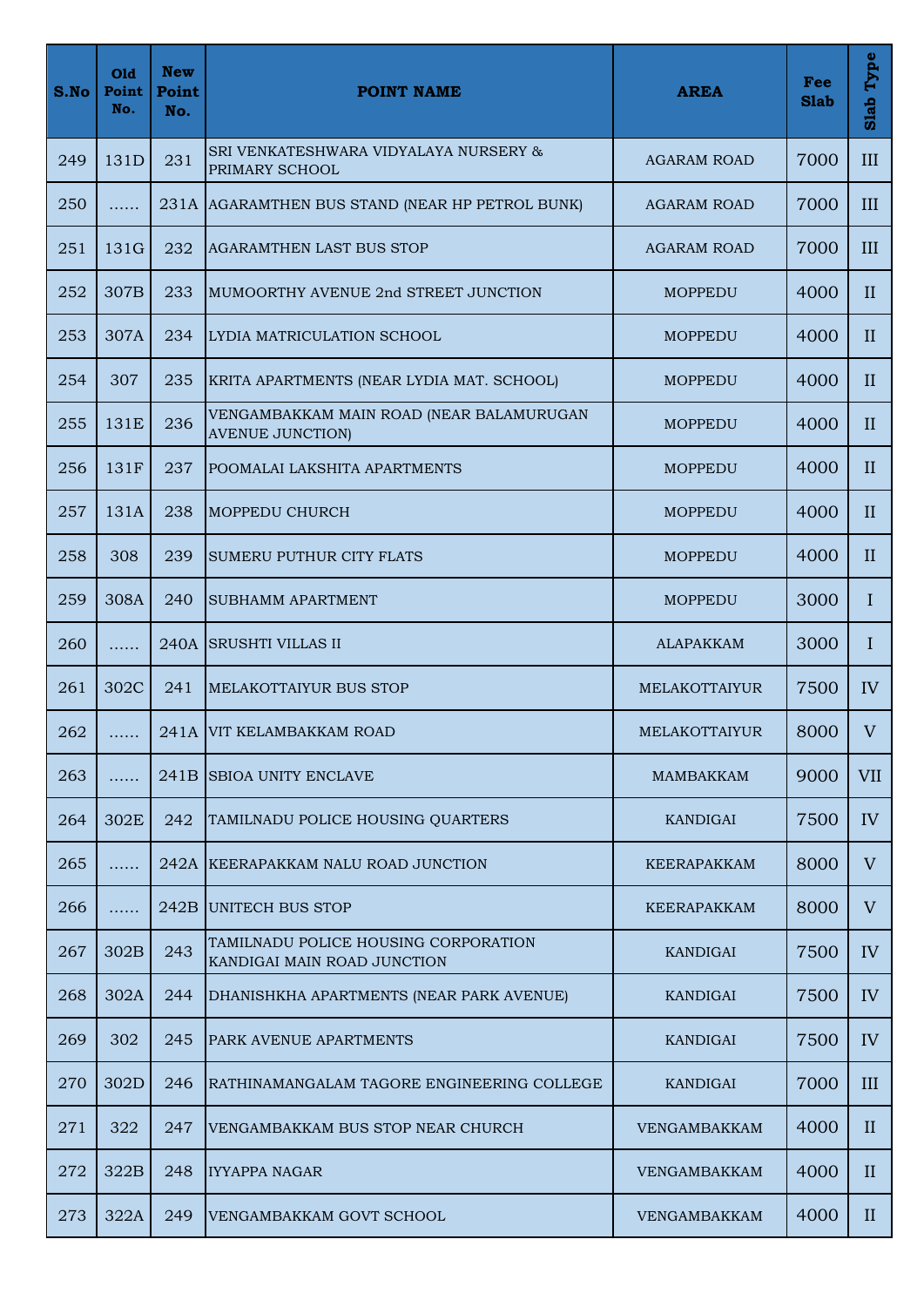| S.No | Old<br>Point<br>No. | <b>New</b><br>Point<br>No. | <b>POINT NAME</b>                                            | <b>AREA</b>       | Fee<br><b>Slab</b> | Type<br>Slab |
|------|---------------------|----------------------------|--------------------------------------------------------------|-------------------|--------------------|--------------|
| 274  | 284A                | 250                        | ST. MICHAEL NURSERY & PRIMARY SCHOOL (NEAR<br>CHURCH)        | <b>KOLAPAKKAM</b> | 7000               | III          |
| 275  | 285B                | 251                        | <b>JANAKPURI NAGAR 2ND STREET JUNCTION</b>                   | <b>KOLAPAKKAM</b> | 7000               | III          |
| 276  | 285                 | 252                        | OONAMANCHERY ROAD JANAKPURI PARK STREET<br><b>CORNER</b>     | <b>KOLAPAKKAM</b> | 7000               | III          |
| 277  | 285A                | 253                        | DHAKSHIN CITY PHASE - I OONAMANCHERY                         | <b>KOLAPAKKAM</b> | 7000               | III          |
| 278  | .                   |                            | 253A DHAKSHIN CITY PHASE III                                 | <b>KOLAPAKKAM</b> | 7000               | III          |
| 279  | .                   | 253B                       | SELVA VINAYAGAR KOIL NEAR MADHANAPURI 2ND<br><b>STREET</b>   | <b>KOLAPAKKAM</b> | 7000               | III          |
| 280  | 285C                | 254                        | CHAKRAVARTHY NAGAR (NEAR THANGAMANI NADAR<br>STORE)          | <b>KOLAPAKKAM</b> | 7000               | III          |
| 281  | 285D                | 255                        | <b>VIJAY RAJA CLASSIC HOMES</b>                              | <b>KOLAPAKKAM</b> | 7000               | III          |
| 282  | 284                 | 256                        | KOLAPAKKAM JUNCTION (NEAR SRI SAI NIVAS<br><b>BUILDING</b> ) | <b>KOLAPAKKAM</b> | 4000               | $\mathbf{I}$ |
| 283  | 284B                | 257                        | TVS EMERALD GREEN ACRES                                      | <b>KOLAPAKKAM</b> | 4000               | $\mathbf{I}$ |
| 284  | 283A                | 258                        | NARAYANA NAGAR JUNCTION (NEAR WATER TANK)                    | NEDUNKUNDRAM      | 4000               | $\mathbf{I}$ |
| 285  | 283                 | 259                        | <b>RATION SHOP</b>                                           | NEDUNKUNDRAM      | 4000               | $\mathbf{I}$ |
| 286  | 282                 | 260                        | <b>BALIAH SCHOOL</b>                                         | NEDUNKUNDRAM      | 4000               | $\mathbf{I}$ |
| 287  | .                   |                            | 260A CASAGRAND VISTAAZ VILLAS ENTRANCE                       | NEDUNKUNDRAM      | 4000               | $\mathbf{I}$ |
| 288  | .                   |                            | 260B IS & P SIGNATURE VILLAS ENTRANCE                        | NEDUNKUNDRAM      | 4000               | $\rm II$     |
| 289  | 299A                | 261                        | SWAMY VIVEKANANDHA ROAD FIRST CROSS STREET                   | <b>ALAPAKKAM</b>  | 4000               | $\mathbf{I}$ |
| 290  | 299B                | 262                        | NGO NAGAR MAIN ROAD 5th CROSS STREET                         | <b>ALAPAKKAM</b>  | 4000               | $\rm II$     |
| 291  | 299                 | 263                        | <b>TVS EMERALD</b>                                           | ALAPAKKAM         | 4000               | $\mathbf{I}$ |
| 292  | 300                 | 264                        | <b>SSM PERUNGALATHUR SCHOOL</b>                              | <b>ALAPAKKAM</b>  | 3000               | Ι            |
| 293  | 335                 | 265                        | <b>SSM NAGAR PILLAR</b>                                      | <b>SSM NAGAR</b>  | 3000               | L            |
| 294  | 336                 | 266                        | VANCHINATHAN STREET ENTRANCE                                 | SSM NAGAR         | 3000               | Ι            |
| 295  | 337                 | 267                        | VINAYAGAR KOIL                                               | <b>SSM NAGAR</b>  | 3000               | Ι            |
| 296  | 338                 | 268                        | A1 BLOCK ENTRANCE                                            | <b>SSM NAGAR</b>  | 3000               | Ι            |
| 297  | 281                 | 269                        | MUNEESWARER TEMPLE                                           | ALAPAKKAM         | 4000               | $\mathbf{I}$ |
| 298  | 280                 | 270                        | <b>GOVERNMENT SCHOOL</b>                                     | <b>ALAPAKKAM</b>  | 4000               | $\mathbf{I}$ |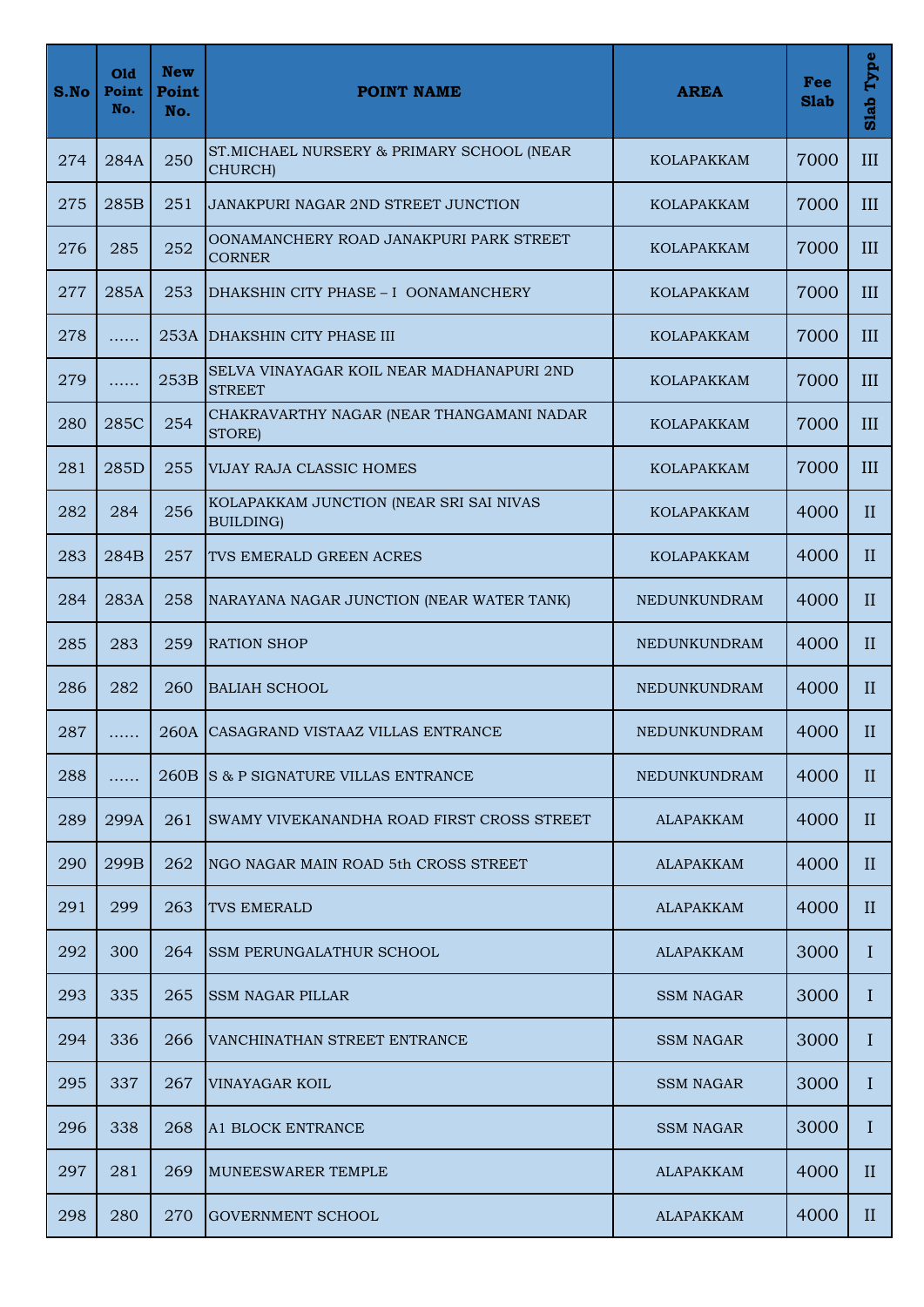| S.No | Old<br>Point<br>No. | <b>New</b><br>Point<br>No. | <b>POINT NAME</b>                                                    | <b>AREA</b>             | Fee<br><b>Slab</b> | Type<br>Slab |
|------|---------------------|----------------------------|----------------------------------------------------------------------|-------------------------|--------------------|--------------|
| 299  | 280A                | 271                        | PUTHUR ROAD JUNCTION                                                 | <b>ALAPAKKAM</b>        | 4000               | $\mathbf{I}$ |
| 300  | 279                 | 272                        | PILLAIYAR KOIL BUS STAND                                             | SADHANANDHAPURAM        | 4000               | $\mathbf{I}$ |
| 301  | 278                 | 273                        | <b>FOREST OFFICE</b>                                                 | <b>SADHANANDHAPURAM</b> | 4000               | $\mathbf{I}$ |
| 302  | 277                 | 274                        | KODI KAMBAM BUS STOP (SADHANANDHAPURAM<br>ROAD)                      | PERUNGALATHUR           | 4000               | $\mathbf{I}$ |
| 303  | 276                 | 275                        | <b>KPN PARCEL SERVICE</b>                                            | PERUNGALATHUR           | 4000               | $\mathbf{I}$ |
| 304  | 275                 | 276                        | <b>TNEB OFFICE</b>                                                   | PERUNGALATHUR           | 4000               | $\mathbf{I}$ |
| 305  | 274                 | 277                        | PERUNGALATHUR RAILWAY STATION                                        | <b>PERUNGALATHUR</b>    | 7000               | III          |
| 306  | .                   |                            | 277A SAIBABA KOVIL NEAR IRANIAMMAN KOVIL                             | PERUNGALATHUR           | 7000               | III          |
| 307  | 155                 | 278                        | VANDALUR ZOO MAIN GATE (GST ROAD)                                    | <b>VANDALUR</b>         | 7000               | III          |
| 308  | .                   | 278A                       | B.S. ABDUR RAHMAN CRESCENT GATE KELAMBAKKAM<br><b>ROAD</b>           | <b>VANDALUR</b>         | 7000               | III          |
| 309  | 155A                | 279                        | <b>GST ON GST APARTMENTS</b>                                         | <b>VANDALUR</b>         | 7000               | III          |
| 310  | 154                 | 280                        | VANDALUR PARK RESIDENCY APARTMENTS                                   | <b>URAPPAKKAM</b>       | 7500               | IV           |
| 311  | 154A                | 281                        | IYYANCHERY MAIN ROAD - SIDHARTH DAKSHIN                              | <b>URAPPAKKAM</b>       | 7500               | IV           |
| 312  | 154C                | 282                        | NATWEST AURA APARTMENTS (NEAR UBAGAR GRAND<br><b>BAZAAR</b> )        | <b>URAPPAKKAM</b>       | 7500               | IV           |
| 313  | 325                 | 283                        | IYYANCHERY MAIN ROAD MARUTHAM ROYAL WOOD<br><b>APARTMENTS</b>        | URAPPAKKAM              | 7500               | IV           |
| 314  | 324                 | 284                        | IYYANCHERY MAIN ROAD GANGAI NAGAR SARASWATHI<br><b>MATRIC SCHOOL</b> | <b>URAPPAKKAM</b>       | 7500               | IV           |
| 315  | .                   |                            | 284A DYAS HOME GANGAI NAGAR 1ST CROSS JUNCTION                       | URAPPAKKAM              | 7500               | IV           |
| 316  | 154B                | 285                        | KAVERI NAGAR 3RD STREET CORNER (NEAR WATER<br>TANK)                  | <b>URAPPAKKAM</b>       | 7500               | IV           |
| 317  | .                   | 285A                       | <b>GODAVARI NAGAR 4TH STREET</b>                                     | <b>URAPPAKKAM</b>       | 8000               | V            |
| 318  | .                   |                            | 285B GODAVARI NAGAR 2ND STREET                                       | <b>URAPPAKKAM</b>       | 8000               | V            |
| 319  | 154D                | 286                        | AMBIKA NAGAR (NEAR ROSE APARTMENT)                                   | <b>URAPPAKKAM</b>       | 7500               | IV           |
| 320  | 154E                | 287                        | PILLAIYAR KOIL STREET JUNCTION (IYYANCHERY MAIN<br>ROAD)             | <b>URAPPAKKAM</b>       | 7500               | IV           |
| 321  | 154F                | 288                        | IYYANCHERY MAIN ROAD URBAN TREE                                      | URAPPAKKAM              | 7500               | IV           |
| 322  | .                   |                            | 288A PATHALATHU AMMAN KOVIL PILLAYAR KOVIL STREET                    | <b>URAPPAKKAM</b>       | 7500               | IV           |
| 323  | 151A                | 289                        | SIS MARAKESH (KARANAI PUDUCHERRY ROAD)                               | <b>URAPPAKKAM</b>       | 7500               | IV           |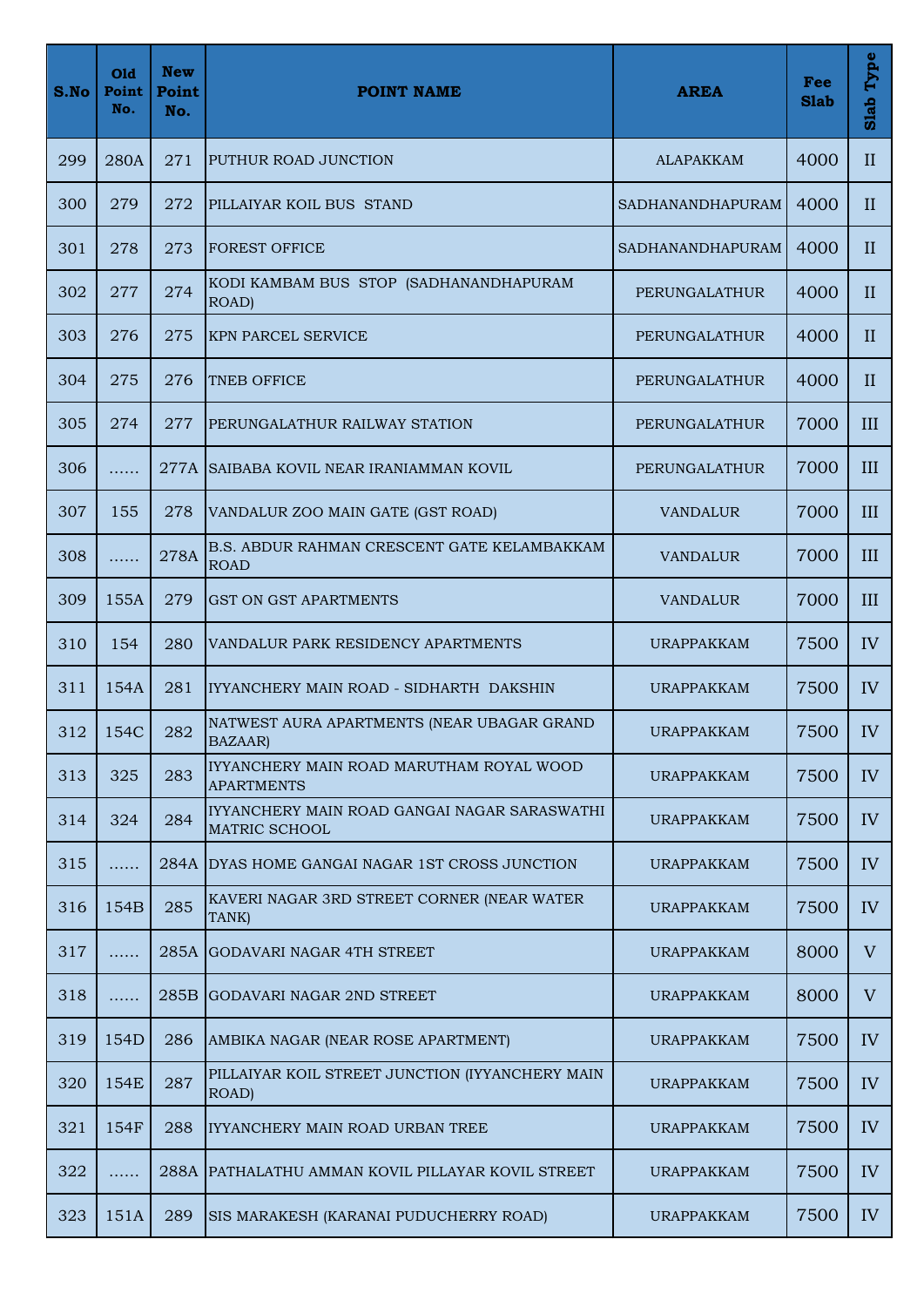| S.No | Old<br>Point<br>No. | <b>New</b><br>Point<br>No. | <b>POINT NAME</b>                                          | <b>AREA</b>                              | Fee<br><b>Slab</b> | Type<br>Slab |
|------|---------------------|----------------------------|------------------------------------------------------------|------------------------------------------|--------------------|--------------|
| 324  | 320                 | 290                        | MYLIAMMAN KOIL (KARANAI PUDUCHERRY ROAD)                   | URAPPAKKAM                               | 7500               | IV           |
| 325  | 153                 | 291                        | <b>UBAGAR SUPER MARKET</b>                                 | <b>URAPPAKKAM</b>                        | 7500               | IV           |
| 326  | 152                 | 292                        | URAPPAKKAM BUS STOP (ANANTHAVALLI<br>MATRICULATION SCHOOL) | <b>URAPPAKKAM</b>                        | 7500               | IV           |
| 327  | 151B                | 293                        | KARAIKUDIL HOTEL (GST ROAD)                                | <b>URAPPAKKAM</b>                        | 7500               | IV           |
| 328  | 151                 | 294                        | <b>ARCH</b>                                                | <b>URAPPAKKAM</b>                        | 7500               | IV           |
| 329  | 150                 | 295                        | <b>AKSHAYA COMPLEX</b>                                     | <b>URAPPAKKAM</b>                        | 7500               | IV           |
| 330  | 149                 | 296                        | <b>TNEB BUS STAND</b>                                      | <b>GUDUVANCHERRY</b>                     | 7500               | IV           |
| 331  | 148D                | 297                        | <b>CANARA BANK</b>                                         | <b>GUDUVANCHERRY</b>                     | 7500               | IV           |
| 332  | 148                 | 298                        | GUDUVANCHERRY BUS STAND (ALWAR THIRUMANA<br>MANDAPAM)      | <b>GUDUVANCHERRY</b>                     | 7500               | IV           |
| 333  | 147A                | 299                        | <b>ESTANCIA</b>                                            | <b>GUDUVANCHERRY</b>                     | 7500               | IV           |
| 334  | 148A                | 300                        | NANDHIVARAM WELFARE SCHOOL                                 | <b>GUDUVANCHERRY</b><br>NELLIKUPPAM ROAD | 8000               | V            |
| 335  | 148F                | 301                        | KRISHNAPURAM (NEAR KUMAR HARDWARE)                         | <b>GUDUVANCHERRY</b><br>NELLIKUPPAM ROAD | 8000               | V            |
| 336  | 148B                | 302                        | VISHNU PRIYA AVENUE                                        | <b>GUDUVANCHERRY</b><br>NELLIKUPPAM ROAD | 8000               | $\mathbf{V}$ |
| 337  | .                   |                            | 302A VELLAMAL SCHOOL GUDUVANCHERRY                         | <b>GUDUVANCHERRY</b><br>NELLIKUPPAM ROAD | 8000               | $\mathbf V$  |
| 338  | .                   | 302B                       | OM SAKTHI NAGAR BUS STOP                                   | <b>GUDUVANCHERRY</b><br>NELLIKUPPAM ROAD | 8000               | V            |
| 339  | 148G                | 303                        | SHRIRAM SUPER MARKET (NEAR IOC PETROL BUNK)                | <b>GUDUVANCHERRY</b><br>NELLIKUPPAM ROAD | 8000               | V            |
| 340  | 326                 | 304                        | THANGAPPAPURAM SHRIRAM SANKARI APARTMENTS                  | <b>GUDUVANCHERRY</b><br>NELLIKUPPAM ROAD | 8500               | <b>VI</b>    |
| 341  | 148E                | 305                        | THANGAPPAPURAM                                             | <b>GUDUVANCHERRY</b><br>NELLIKUPPAM ROAD | 8500               | VI           |
| 342  | 148C                | 306                        | KAYARAMBEDU BUS STAND (AMBEDKAR STATUE)                    | <b>GUDUVANCHERRY</b><br>NELLIKUPPAM ROAD | 8500               | <b>VI</b>    |
| 343  | 147                 | 307                        | SRINIVASAPURAM (GRK THIRUMANA MANDAPAM)                    | <b>GUDUVANCHERRY</b>                     | 7500               | IV           |
| 344  | 146                 | 308                        | POTHERI BUS STAND (NEAR MILK BAR)                          | <b>MARAIMALAI NAGAR</b>                  | 8500               | <b>VI</b>    |
| 345  | 145                 | 309                        | KANTANKULATHUR BUS STAND                                   | MARAIMALAI NAGAR                         | 8500               | <b>VI</b>    |
| 346  | 144                 | 310                        | MARAIMALAI NAGAR BUS STAND                                 | MARAIMALAI NAGAR                         | 8500               | <b>VI</b>    |
| 347  | 144A                | 311                        | AKSHAYA METROPOLIS (NEAR FORD)                             | <b>MARAIMALAI NAGAR</b>                  | 8500               | <b>VI</b>    |
| 348  | 144B                | 312                        | FORD BUS STAND                                             | MARAIMALAI NAGAR                         | 8500               | VI           |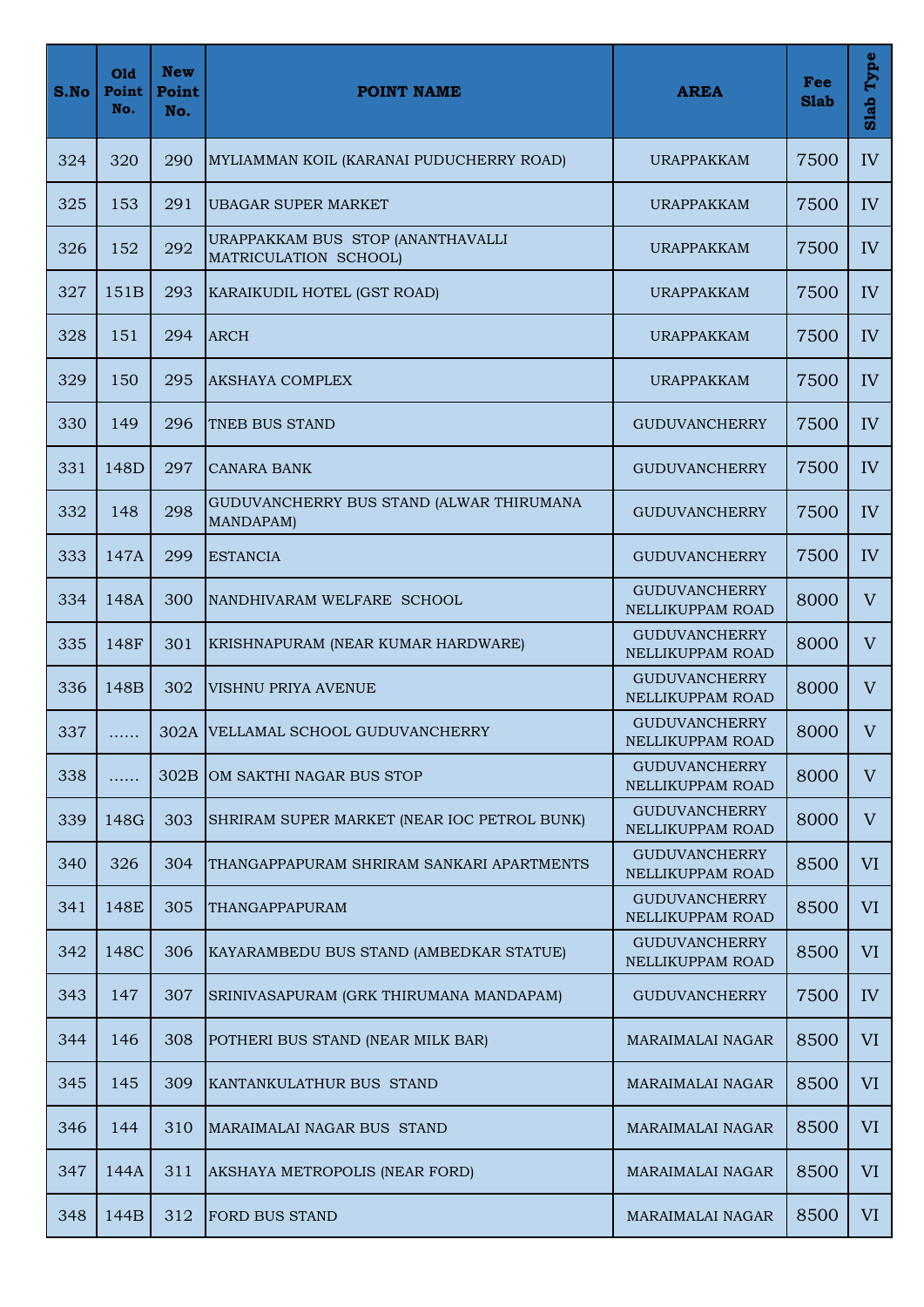| S.No | Old<br>Point<br>No. | <b>New</b><br>Point<br>No. | <b>POINT NAME</b>                                             | <b>AREA</b>                                | Fee<br><b>Slab</b> | Type<br>Slab   |
|------|---------------------|----------------------------|---------------------------------------------------------------|--------------------------------------------|--------------------|----------------|
| 349  | 144C                | 313                        | SINGAPERUMAL KOIL BUS STAND                                   | SINGAPERUMAL KOIL                          | 9000               | <b>VII</b>     |
| 350  | .                   | 314                        | <b>MAHINDRA WORLD CITY</b>                                    | SINGAPERUMAL KOIL                          | 10000              | <b>VIII</b>    |
| 351  | 293G                | 315                        | RICE MILL (GOVERNMENT SCHOOL)                                 | <b>GUDUVANCHERRY</b><br>MADAMBAKKAM        | 8500               | VI             |
| 352  | 293F                | 316                        | <b>RATION SHOP</b>                                            | <b>GUDUVANCHERRY</b><br>MADAMBAKKAM        | 8500               | VI             |
| 353  | 293E                | 317                        | VAZHAITHOPPU (TTC NAGAR JUNCTION ROAD)                        | <b>GUDUVANCHERRY</b><br>MADAMBAKKAM        | 8500               | VI             |
| 354  | 293J                | 318                        | KARTHIK NAGAR (SAI BABA TEMPLE)                               | <b>GUDUVANCHERRY</b><br><b>MADAMBAKKAM</b> | 8000               | V              |
| 355  | 293D                | 319                        | <b>JINI PARK TTC NAGAR</b>                                    | <b>GUDUVANCHERRY</b><br>MADAMBAKKAM        | 8500               | VI             |
| 356  | 293C                | 320                        | <b>HOUSING BOARD JAYA HARDWARE</b>                            | <b>GUDUVANCHERRY</b><br><b>MADAMBAKKAM</b> | 8500               | VI             |
| 357  | 293I                | 321                        | SELVAM TRADERS (NEAR AGRC KALYANA MANDAPAM)                   | <b>GUDUVANCHERRY</b><br>MADAMBAKKAM        | 8000               | V              |
| 358  | 293B                | 322                        | SAKTHI NAGAR KARUMARIAMMAN KOIL                               | <b>GUDUVANCHERRY</b><br>MADAMBAKKAM        | 8500               | VI             |
| 359  | 293H                | 323                        | SREE VARDHAMAN NAGAR (NEAR KISHORE<br>ELECTRICALS)            | <b>GUDUVANCHERRY</b><br>MADAMBAKKAM        | 8000               | $\overline{V}$ |
| 360  | 293A                | 324                        | <b>SRI VENKATESWARA HARDWARE</b>                              | <b>GUDUVANCHERRY</b><br>MADAMBAKKAM        | 8500               | VI             |
| 361  | 293                 | 325                        | KOLATCHIAMMAN TEMPLE                                          | <b>URAPPAKKAM</b>                          | 7500               | IV             |
| 362  | 157                 | 326                        | VEMBULI AMMAN KOIL (GST ROAD)                                 | VANDALUR                                   | 7000               | III            |
| 363  | .                   |                            | 326A GST GRAND APARTMENT VANDALUR                             | <b>VANDALUR</b>                            | 7500               | IV             |
| 364  | 156                 | 327                        | ZOO QUARTERS (NEAR MUTHUMARI AMMAN KOIL)                      | <b>VANDALUR</b>                            | 7000               | III            |
| 365  | 158                 | 328                        | WALAJABAD ROAD KAYARAMBEDU RATION SHOP                        | <b>VANDALUR</b>                            | 7000               | III            |
| 366  | 158A                | 329                        | VENKATESAPURAM SELVA VINAYAGAR VENKATESA<br>PERUMAL THIRUKOIL | <b>VANDALUR</b>                            | 7000               | III            |
| 367  | 321                 | 330                        | M.K.STALIN STREET CORNER WALAJABAD PADAPPAI<br><b>ROAD</b>    | <b>VANDALUR</b>                            | 7000               | III            |
| 368  | 321A                | 331                        | M.K.STALIN ROAD MUTHUMARIAMMAN KOIL                           | <b>VANDALUR</b>                            | 7000               | III            |
| 369  | 321B                | 332                        | M.K.STALIN ROAD BHARATHIDASAN STREET (NEAR<br>CHURCH)         | <b>VANDALUR</b>                            | 7000               | III            |
| 370  | 321C                | 333                        | HILL VIEW RESIDENCY ARCH (BHARATHIDASAN<br>STREET)            | <b>VANDALUR</b>                            | 7000               | III            |
| 371  | 160A                | 334                        | <b>SRI SELVA VINAYAGAR KOIL</b>                               | <b>OTTERI</b>                              | 7000               | III            |
| 372  | 160 <sub>B</sub>    | 335                        | SRI VISWA VIDYALAYA MAT.HR.SEC SCHOOL                         | <b>OTTERI</b>                              | 7000               | III            |
| 373  | 160                 | 336                        | KUMARAN NAGAR (NEAR MURUGAN KOIL)                             | <b>MANNIVAKKAM</b>                         | 7000               | III            |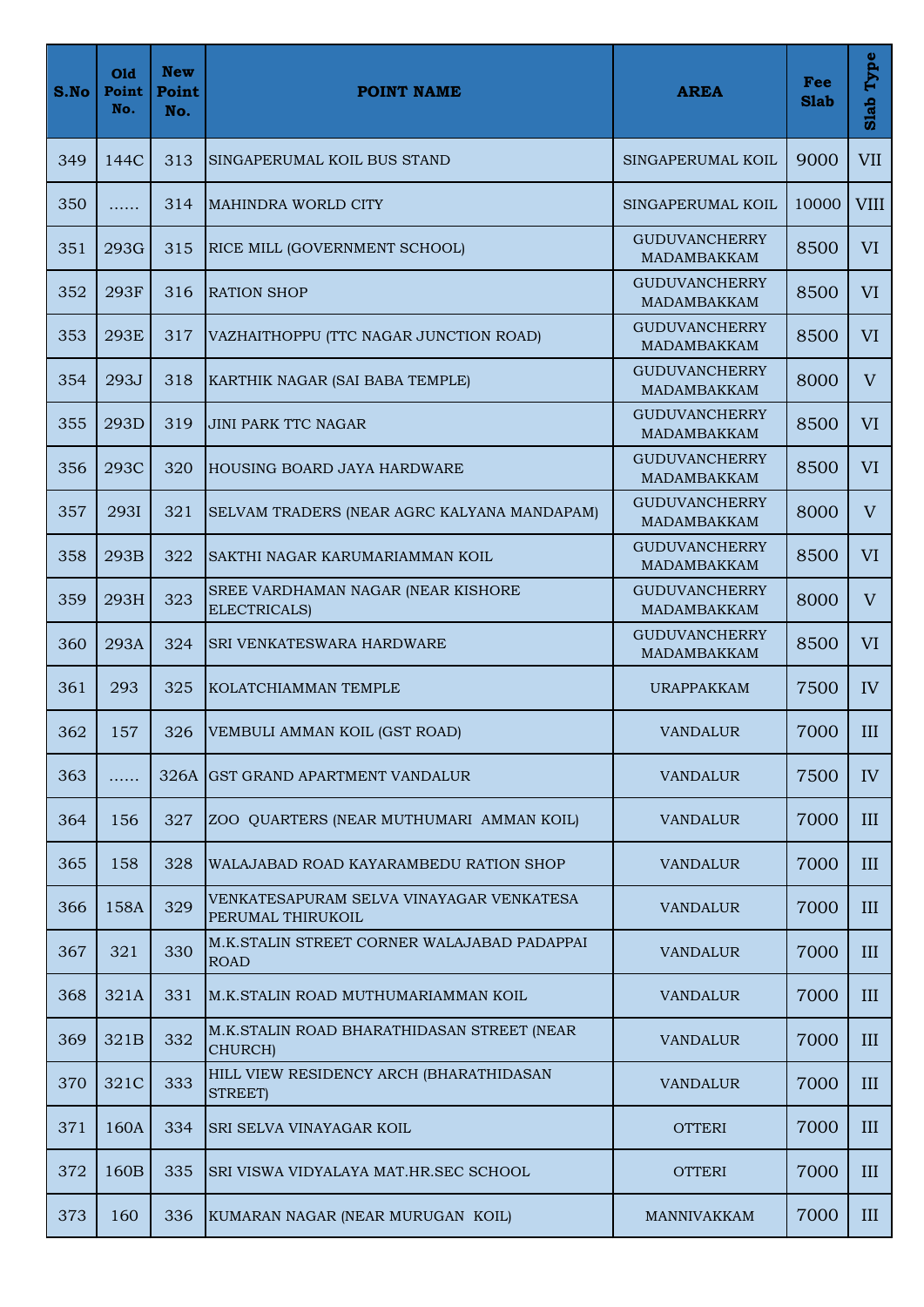| S.No | Old<br>Point<br>No. | <b>New</b><br>Point<br>No. | <b>POINT NAME</b>                                                      | <b>AREA</b>          | Fee<br><b>Slab</b> | Type<br>Slab |
|------|---------------------|----------------------------|------------------------------------------------------------------------|----------------------|--------------------|--------------|
| 374  | 159A                | 337                        | LAKSHMI NIVASAM                                                        | <b>MANNIVAKKAM</b>   | 7000               | III          |
| 375  | 159B                | 338                        | MANNIVAKKAM TANK (NEAR RATHINAKSHI AMMAN<br>KOIL)                      | <b>MANNIVAKKAM</b>   | 7000               | III          |
| 376  | 159                 | 339                        | <b>GOVT SCHOOL</b>                                                     | <b>MANNIVAKKAM</b>   | 7000               | III          |
| 377  | 161                 | 340                        | <b>CHECK POST</b>                                                      | <b>MANNIVAKKAM</b>   | 7000               | III          |
| 378  | .                   |                            | 340A INDIRANI NAGAR (NEAR LAVA CAKES)                                  | <b>MANNIVAKKAM</b>   | 7000               | III          |
| 379  | 161C                | 341                        | AADHANUR MAIN ROAD CASAGRAND MIRO                                      | <b>MANNIVAKKAM</b>   | 7500               | IV           |
| 380  | 161 <sub>D</sub>    | 342                        | AADHANUR MAIN ROAD<br>STEPS STONE KRISHU APARTMENT                     | <b>MANNIVAKKAM</b>   | 7500               | IV           |
| 381  | 161B                | 343                        | AADHANUR MAIN ROAD JUNCTION RUBY BUILDERS                              | MANNIVAKKAM          | 7000               | III          |
| 382  | 161A                | 344                        | KARASANGAL BUS STOP                                                    | <b>MANNIVAKKAM</b>   | 7500               | IV           |
| 383  | 162                 | 345                        | <b>SAYEE HOSPITALS</b>                                                 | PADAPPAI             | 8500               | <b>VI</b>    |
| 384  | 163                 | 346                        | ASHA NAGAR (NEAR INDIAN OVERSEAS BANK)                                 | PADAPPAI             | 8500               | <b>VI</b>    |
| 385  | 164                 | 347                        | PADAPPAI BUS STAND                                                     | PADAPPAI             | 8500               | <b>VI</b>    |
| 386  | 294                 | 348                        | MANIMANGALAM POLICE STATION                                            | MANIMANGALAM         | 8500               | <b>VI</b>    |
| 387  | 294E                | 349                        | <b>MARUTHAM BREEZE APARTMENTS</b>                                      | MANIMANGALAM         | 8500               | VI           |
| 388  | 294F                | 350                        | MANIMANGALAM INDIAN OIL PETROL BUNK (NEAR<br>KAILASANATHER SIVAN KOIL) | MANIMANGALAM         | 8500               | VI           |
| 389  | 294A                | 351                        | MANIMANGALAM MAIN ROAD ROYAL COURT ARCH                                | MANIMANGALAM         | 8500               | VI           |
| 390  | 294B                | 352                        | MANIMANGALAM MAIN ROAD PTC QUARTERS                                    | MANIMANGALAM         | 8500               | <b>VI</b>    |
| 391  | 294D                | 353                        | MARUTHAM GROUP APARTMENTS (OPPOSITE TO IDBI<br>BANK)                   | MANIMANGALAM         | 8500               | <b>VI</b>    |
| 392  | 294C                | 354                        | MANIMANGALAM MAIN ROAD POLICE BOOTH                                    | MANIMANGALAM         | 8500               | <b>VI</b>    |
| 393  | 170                 | 355                        | MANIMANGALAM JUNCTION (ATTAI COMPANY)                                  | MUDICHUR ROAD        | 7500               | IV           |
| 394  | 165                 | 356                        | SHANMUGA NAGAR (NEAR SRI KARPAKAMBAL<br>THIRUMANA MANDAPAM)            | MUDICHUR ROAD        | 7000               | III          |
| 395  | 165B                | 357                        | KARPAGA VINAYAGA PHARMACY (NEAR NAYARA<br>PETROL BUNK)                 | MUDICHUR ROAD        | 7000               | III          |
| 396  | 165A                | 358                        | HOSTEL STOP (NEAR BHARAT PETROL BUNK)                                  | MUDICHUR ROAD        | 7000               | III          |
| 397  | 167                 | 359                        | <b>BHUVANESHWARI HARDWARES</b>                                         | MUDICHUR ROAD        | 7000               | III          |
| 398  | 166                 | 360                        | PERUMAL HARDWARES & ELECTRICALS                                        | <b>MUDICHUR ROAD</b> | 7000               | III          |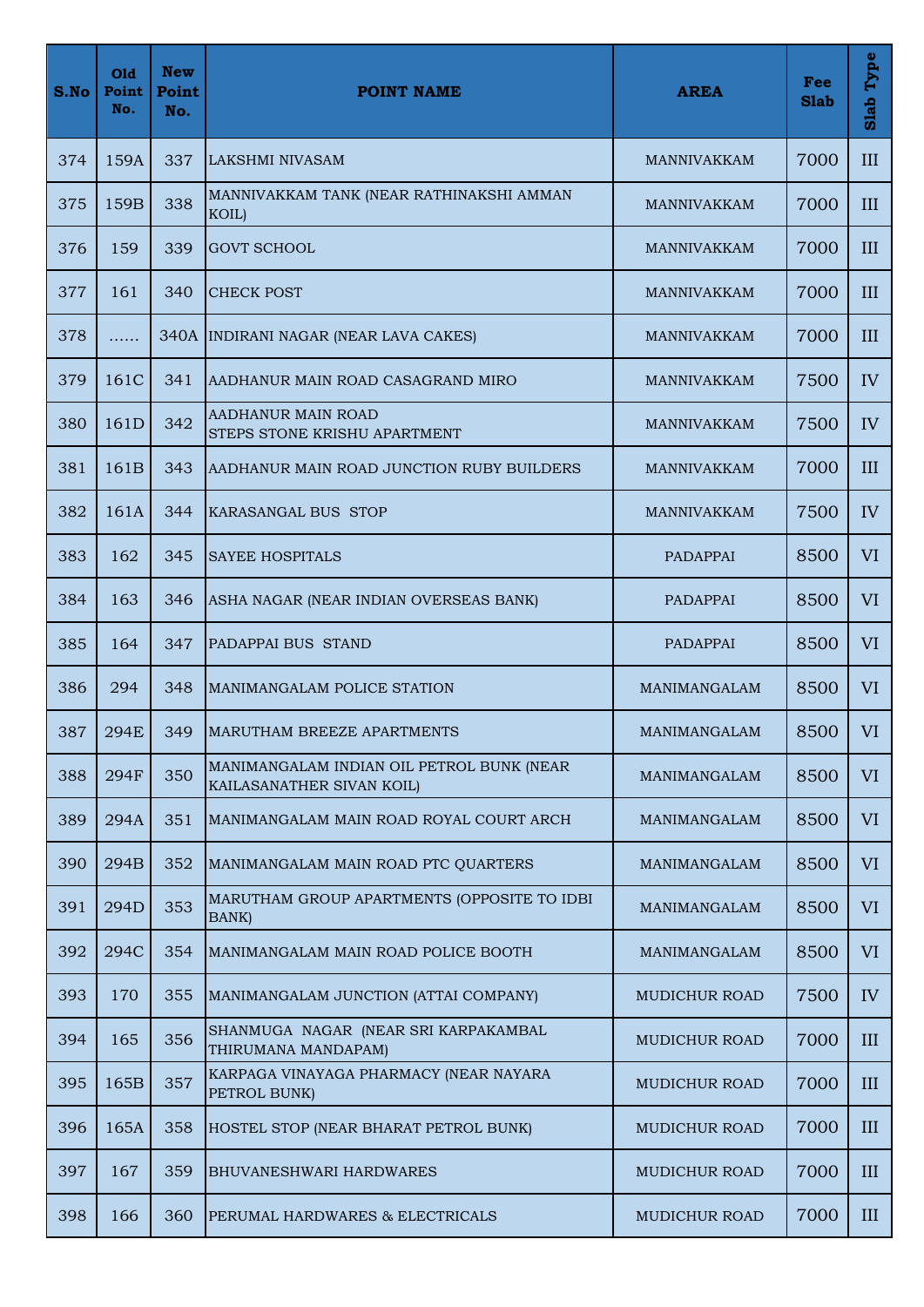| S.No | Old<br>Point<br>No. | <b>New</b><br>Point<br>No. | <b>POINT NAME</b>                                                         | <b>AREA</b>          | Fee<br><b>Slab</b> | Type<br>Slab |
|------|---------------------|----------------------------|---------------------------------------------------------------------------|----------------------|--------------------|--------------|
| 399  | 168                 | 361                        | <b>CHURCH</b>                                                             | <b>MUDICHUR ROAD</b> | 7500               | IV           |
| 400  | 169                 | 362                        | SAMY NAGAR (NEAR ACN STEELS)                                              | MUDICHUR ROAD        | 7500               | IV           |
| 401  | 171                 | 363                        | MADHANAPURAM (NEAR SRI SUMUKA VINAYAGAR<br>KOIL)                          | <b>MUDICHUR ROAD</b> | 7500               | IV           |
| 402  | 172                 | 364                        | PARVATHI NAGAR (NEAR A.R.GOKUL HARDWARES)                                 | <b>MUDICHUR ROAD</b> | 7500               | IV           |
| 403  | 172A                | 365                        | AMBEDKAR STATUE BUS STOP                                                  | <b>MUDICHUR ROAD</b> | 7500               | IV           |
| 404  | 173                 | 366                        | PADMAVATHI KALYANA MANDAPAM                                               | <b>MUDICHUR ROAD</b> | 8000               | V            |
| 405  | 174                 | 367                        | RAJA GANAPATHY TEMPLE (GANDHI NAGAR)                                      | <b>MUDICHUR ROAD</b> | 8000               | V            |
| 406  | 175                 | 368                        | BHARATHI NAGAR (NEAR CANARA BANK)                                         | MUDICHUR ROAD        | 7500               | IV           |
| 407  | 176                 | 369                        | NORTH SRIRAM NAGAR APOLLO PHARMACY                                        | <b>MUDICHUR ROAD</b> | 7500               | IV           |
| 408  | 177                 | 370                        | <b>GAYATHRI SUPER MARKET</b>                                              | <b>MUDICHUR ROAD</b> | 7500               | IV           |
| 409  | 212                 | 371                        | LAKSHMIPURAM BUS STOP                                                     | <b>MUDICHUR ROAD</b> | 7500               | IV           |
| 410  | 179                 | 372                        | OLD TAMBARAM TANK BUS STOP                                                | <b>MUDICHUR ROAD</b> | 7500               | IV           |
| 411  | 214                 | 373                        | KONE KRISHNA KALYANA MANDAPAM                                             | MUDICHUR ROAD        | 7500               | IV           |
| 412  | .                   |                            | 373A VGN MELROSE GARDEN PARK 1                                            | <b>MUDICHUR ROAD</b> | 8000               | $\mathbf V$  |
| 413  | 175A                | 374                        | <b>GOODWILL NAGAR POLICE BOOTH</b>                                        | <b>MUDICHUR ROAD</b> | 7500               | IV           |
| 414  | 309                 | 375                        | SILENT VALLEY APARTMENTS MOOKAMBIKAI NAGAR                                | <b>MUDICHUR ROAD</b> | 7500               | IV           |
| 415  | 178                 | 376                        | SERVICE ROAD - CTO COLONY POLICE BOOTH (NEAR<br>LAKSHMI VINAYAGAR TEMPLE) | MUDICHUR ROAD        | 7500               | IV           |
| 416  | 178B                | 377                        | HARITHA ENCLAVE PARK                                                      | MUDICHUR ROAD        | 7500               | IV           |
| 417  | 178C                | 378                        | THIYAGI TIRUPUR KUMARAN STREET<br>(VASANTHAM COLONY)                      | <b>MUDICHUR ROAD</b> | 7500               | IV           |
| 418  | 178A                | 379                        | SRI SAI NAGAR 1ST MAIN ROAD JUNCTION (SERVICE<br>ROAD)                    | MUDICHUR ROAD        | 7500               | IV           |
| 419  | 213                 | 380                        | <b>SERVICE ROAD - SAI GARDEN</b>                                          | <b>MUDICHUR ROAD</b> | 7500               | IV           |
| 420  | 180                 | 381                        | KISHKINTA ROAD BY PASS JUNCTION                                           | <b>TAMBARAM</b>      | 7500               | IV           |
| 421  | 180 <sub>B</sub>    | 382                        | KISHKINTA ROAD VASANTHAM NAGAR (NEAR PILLAYAR)<br>KOIL JUNCTION)          | <b>TAMBARAM</b>      | 7500               | IV           |
| 422  | 334A                | 383                        | KISHKINTHA MAIN ROAD CANAL CROSS STREET                                   | <b>TAMBARAM</b>      | 7000               | III          |
| 423  | 334                 | 384                        | OUTER RING ROAD KISHKINTA ROAD JUNCTION                                   | <b>TAMBARAM</b>      | 7000               | III          |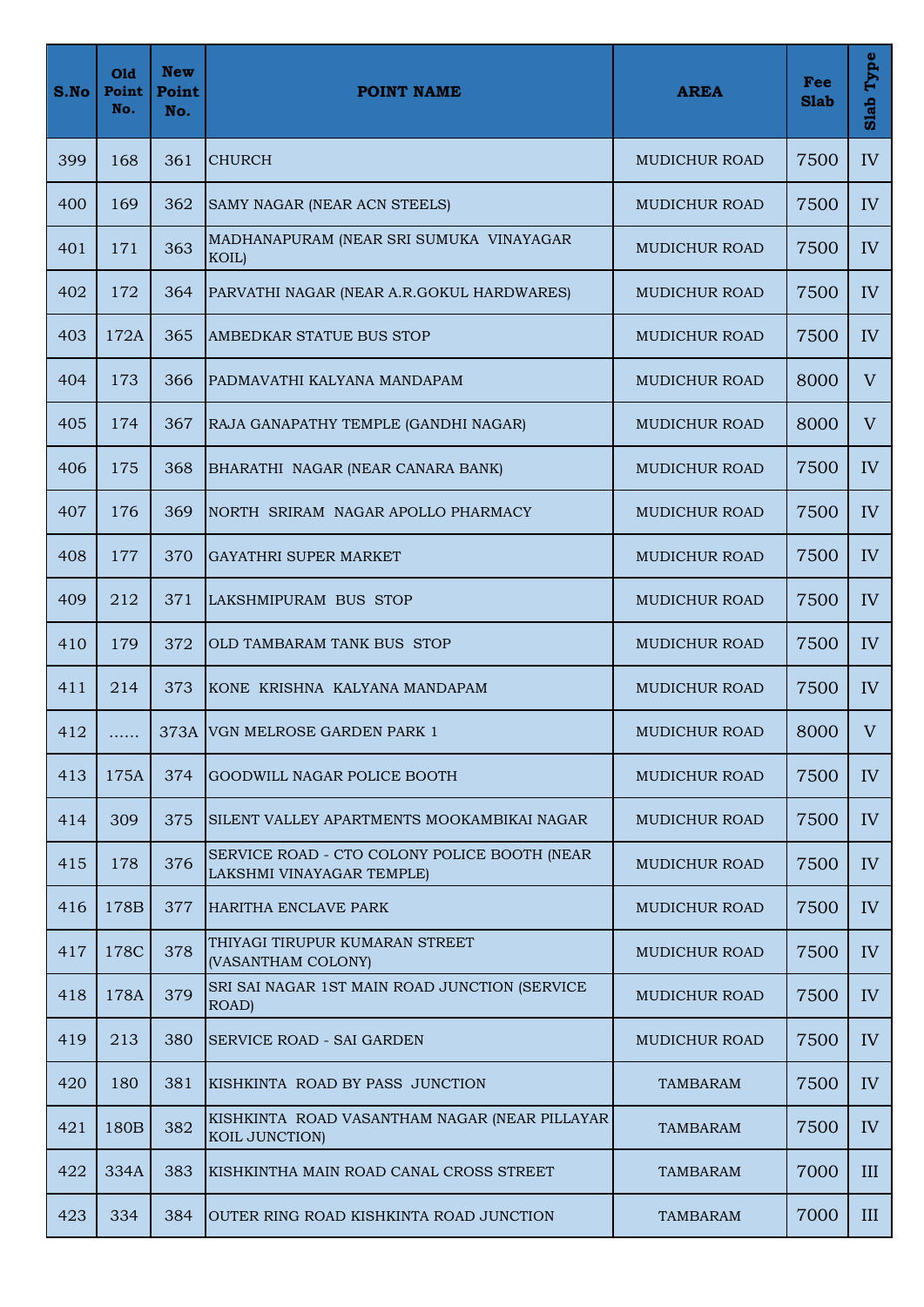| S.No | Old<br>Point<br>No. | <b>New</b><br>Point<br>No. | <b>POINT NAME</b>                                                      | <b>AREA</b>              | Fee<br><b>Slab</b> | Type<br>Slab |
|------|---------------------|----------------------------|------------------------------------------------------------------------|--------------------------|--------------------|--------------|
| 424  | 180C                | 385                        | PACE ANUSA APARTMENTS BLOCK I (SERVICE ROAD)                           | TAMBARAM                 | 7500               | IV           |
| 425  | 180 <sub>D</sub>    | 386                        | ARTITHAA APARTMENTS STEP STONES BUILDERS<br>(SERVICE ROAD)             | TAMBARAM                 | 7500               | IV           |
| 426  | 180A                | 387                        | <b>KANNADAPALAYAM BUS STOP</b>                                         | <b>TAMBARAM</b>          | 7500               | IV           |
| 427  | 181                 | 388                        | MGR STATUE (NEAR SOWBAKIYA VINAYAGAR KOIL)                             | <b>TAMBARAM</b>          | 7500               | IV           |
| 428  | 319                 | 389                        | OLD SBI COLONY DOSHI HOUSING NAKSHATRA - I                             | <b>TAMBARAM</b>          | 7500               | IV           |
| 429  | 182                 | 390                        | OLD SBI COLONY NEAR RTO OFFICE (ARUL THANTHA<br><b>VINAYAGAR KOIL)</b> | <b>TAMBARAM</b>          | 7500               | IV           |
| 430  | 288                 | 391                        | RAMESH NAGAR AUTO STAND                                                | <b>WEST TAMBARAM</b>     | 8000               | $\rm V$      |
| 431  | .                   |                            | 391A NAGARATHINAM NAGAR                                                | <b>WEST TAMBARAM</b>     | 8000               | V            |
| 432  | 215                 | 392                        | <b>VIDHYA THEATRE</b>                                                  | <b>TAMBARAM</b>          | 7500               | IV           |
| 433  | 216                 | 393                        | GANDHI ROAD RAYMONDS SHOW ROOM                                         | <b>TAMBARAM</b>          | 7500               | IV           |
| 434  | 217                 | 394                        | GANDHI ROAD SRIRAM PRINTERS                                            | <b>TAMBARAM</b>          | 7500               | IV           |
| 435  | 218                 | 395                        | 7TH DAY ADVENT MATRIC. SCHOOL (NEAR BALAJI<br><b>SUPER STORE)</b>      | <b>TAMBARAM</b>          | 7500               | IV           |
| 436  | 219                 | 396                        | KADAPERI BUS STAND (NEAR MODERN COMPUTERS)                             | <b>TAMBARAM</b>          | 7500               | IV           |
| 437  | 220                 | 397                        | MEPZ (NEAR GRT JEWELLERS)                                              | <b>SANATORIUM</b>        | 7000               | III          |
| 438  | 191                 | 398                        | SOORATHAMMAN KOIL                                                      | NEW PERUNGALATHUR        | 7000               | III          |
| 439  | 192                 | 399                        | KASTHURI SHANMUGA KALYANA MANDAPAM                                     | <b>NEW PERUNGALATHUR</b> | 7000               | III          |
| 440  | 193                 | 400                        | PEERKANKARANAI TOWN PANCHAYAT                                          | NEW PERUNGALATHUR        | 7000               | III          |
| 441  | 194                 | 401                        | SRI KAMATCHI AMMAN THIRUKOIL                                           | <b>NEW PERUNGALATHUR</b> | 7000               | III          |
| 442  | 195B                | 402                        | NGO COLONY MAIN ROAD (NEAR CANARA BANK ATM)                            | <b>NEW PERUNGALATHUR</b> | 7000               | III          |
| 443  | 195A                | 403                        | PANDIAN STREET CORNER (NEAR ANNA POONGA)                               | NEW PERUNGALATHUR        | 7000               | III          |
| 444  | 195                 | 404                        | RMK NAGAR (NEAR CHOLAN STREET)                                         | NEW PERUNGALATHUR        | 7000               | III          |
| 445  | .                   | 404A                       | SINGARATHOTTAM MAIN ROAD ERIKARAI STREET<br><b>CORNER</b>              | NEW PERUNGALATHUR        | 7000               | III          |
| 446  | .                   | 404B                       | SINGARATHOTTAM MAIN ROAD 2ND CROSS STREET                              | NEW PERUNGALATHUR        | 7000               | III          |
| 447  | 196                 | 405                        | CANAL APARTMENTS (NEAR THILAGAM STORE)                                 | <b>NEW PERUNGALATHUR</b> | 7000               | III          |
| 448  | 197                 | 406                        | <b>SATHGURU APARTMENTS</b>                                             | NEW PERUNGALATHUR        | 7000               | III          |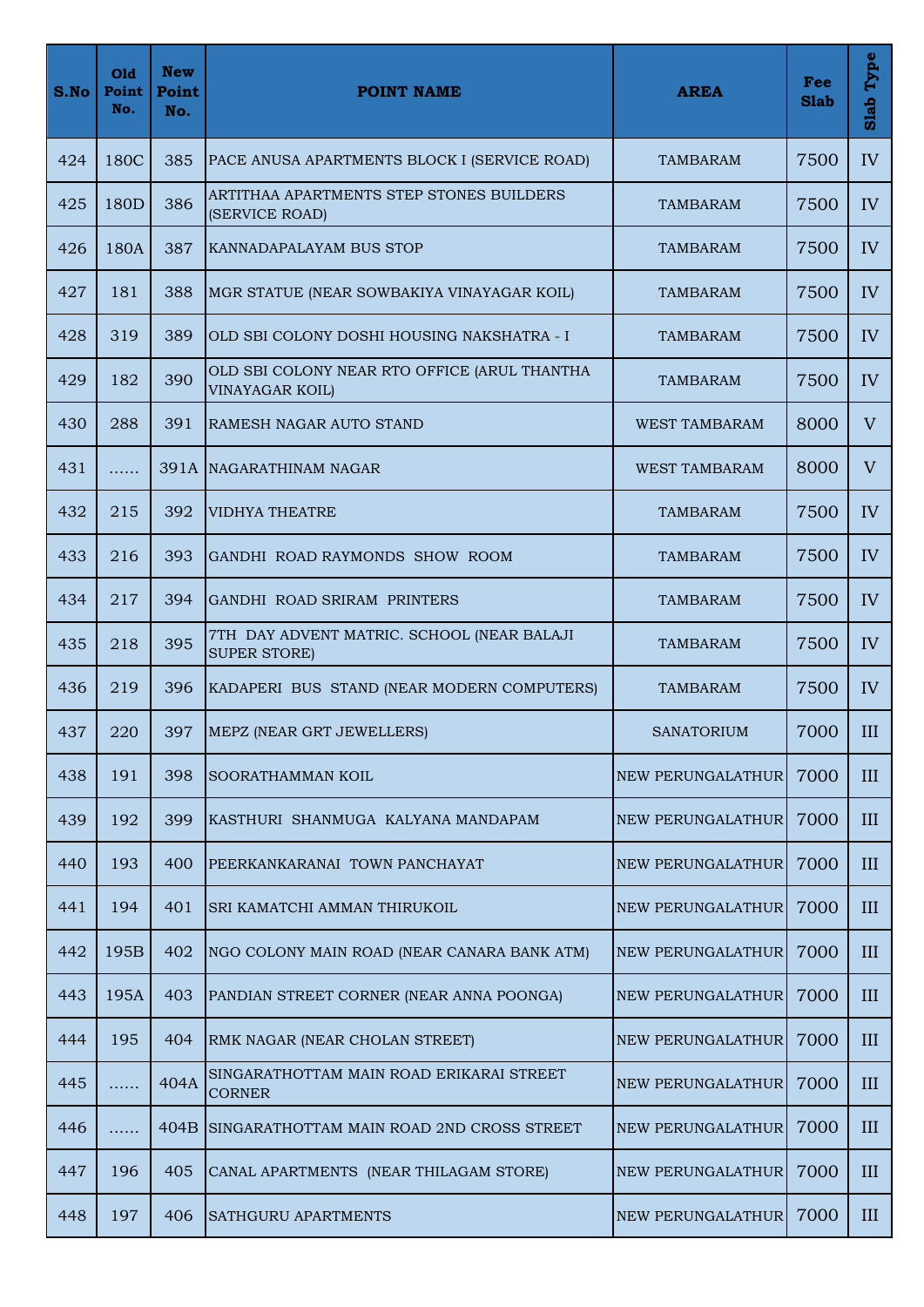| S.No | Old<br>Point<br>No. | <b>New</b><br>Point<br>No. | <b>POINT NAME</b>                                                          | <b>AREA</b>              | Fee<br><b>Slab</b> | Type<br>Slab |
|------|---------------------|----------------------------|----------------------------------------------------------------------------|--------------------------|--------------------|--------------|
| 449  | 198                 | 407                        | <b>SRI KUBERA GANAPATHY TEMPLE</b>                                         | NEW PERUNGALATHUR        | 7000               | III          |
| 450  | 199                 | 408                        | <b>SRI SESHADRI GARDENS</b>                                                | NEW PERUNGALATHUR        | 7000               | III          |
| 451  | 200                 | 409                        | SEKAR NAGAR (NEAR CHURCH)                                                  | NEW PERUNGALATHUR        | 7000               | III          |
| 452  | 201                 | 410                        | SRI PONNIAMMAN TEMPLE                                                      | NEW PERUNGALATHUR        | 7500               | IV           |
| 453  | 201A                | 411                        | <b>BALAJI NAGAR MAIN ROAD 7TH STREET</b>                                   | NEW PERUNGALATHUR        | 7500               | IV           |
| 454  | .                   |                            | 411A ARINGER ANNA NAGAR GUNDUMEDU                                          | NEW PERUNGALATHUR        | 7500               | IV           |
| 455  | .                   |                            | 411B RUBY STAR CITY                                                        | NEW PERUNGALATHUR        | 7500               | IV           |
| 456  | 201 <sub>B</sub>    | 412                        | SARANG AVENUE (NEAR BALAJI NAGAR 11TH STREET)                              | NEW PERUNGALATHUR        | 7500               | IV           |
| 457  | 203A                | 413                        | RANGA NAGAR 1ST MAIN ROAD (NEAR POLICE BOOTH)                              | <b>NEW PERUNGALATHUR</b> | 7500               | IV           |
| 458  | 203                 | 414                        | GANESH NAGAR (LOTUS TANK)                                                  | NEW PERUNGALATHUR        | 7500               | IV           |
| 459  | 202                 | 415                        | SRI SARADA SAKTHI PEEDAM                                                   | NEW PERUNGALATHUR        | 7500               | IV           |
| 460  | 173A                | 416                        | PERUNGALATHUR PANCHAYAT BOARD OFFICE                                       | NEW PERUNGALATHUR        | 8000               | V            |
| 461  | 204                 | 417                        | SHARMILA NAGAR MAIN ROAD (NEAR PADMAVATHI<br>NAGAR)                        | NEW PERUNGALATHUR        | 7500               | IV           |
| 462  | 205                 | 418                        | DALMIA CEMENT GODOWN                                                       | NEW PERUNGALATHUR        | 7500               | IV           |
| 463  | 207B                | 419                        | BHARATHI AVENUE EXTENSION 1ST STREET (NEAR<br><b>ARUNA STORE)</b>          | NEW PERUNGALATHUR        | 7500               | IV           |
| 464  | 207A                | 420                        | KAGAPUJANDAR NAGAR 1ST MAIN ROAD JUNCTION<br>(NEAR THAI MOOKAMBIKAI NAGAR) | <b>NEW PERUNGALATHUR</b> | 7500               | IV           |
| 465  | 207C                | 421                        | THILAKAVATHY ENCLAVE APARTMENTS (KURINJI<br>NAGAR MAIN ROAD END)           | NEW PERUNGALATHUR        | 7500               | IV           |
| 466  | 310                 | 422                        | SUDARSAN ACRES APARTMENTS (NEAR<br>KAGAPUJANDAR NAGAR)                     | NEW PERUNGALATHUR        | 7500               | IV           |
| 467  | 194A                | 423                        | THIRUVALLUVAR 1ST CROSS STREET (NEAR<br>GANAPATHI ROAD JUNCTION)           | NEW PERUNGALATHUR        | 7000               | III          |
| 468  | 206                 | 424                        | SREENIVASA PERUMAL KOIL                                                    | NEW PERUNGALATHUR        | 7500               | IV           |
| 469  | 207                 | 425                        | BHARATHI PLAY SCHOOL (NEAR KASTHURI BAI 2ND<br>ST.)                        | <b>NEW PERUNGALATHUR</b> | 7500               | IV           |
| 470  | 208                 | 426                        | SRI SREENIVASA AGENCY (NEAR AMUDHA NAGAR)                                  | NEW PERUNGALATHUR        | 7500               | IV           |
| 471  | 209                 | 427                        | THANGARAJ NAGAR 2ND STREET                                                 | OLD PERUNGALATHUR        | 7500               | IV           |
| 472  | 210                 | 428                        | THANGARAJ NAGAR 4TH STREET                                                 | <b>OLD PERUNGALATHUR</b> | 7500               | IV           |
| 473  | 211                 | 429                        | KALIKAMBAL TEMPLE                                                          | <b>OLD PERUNGALATHUR</b> | 7500               | IV           |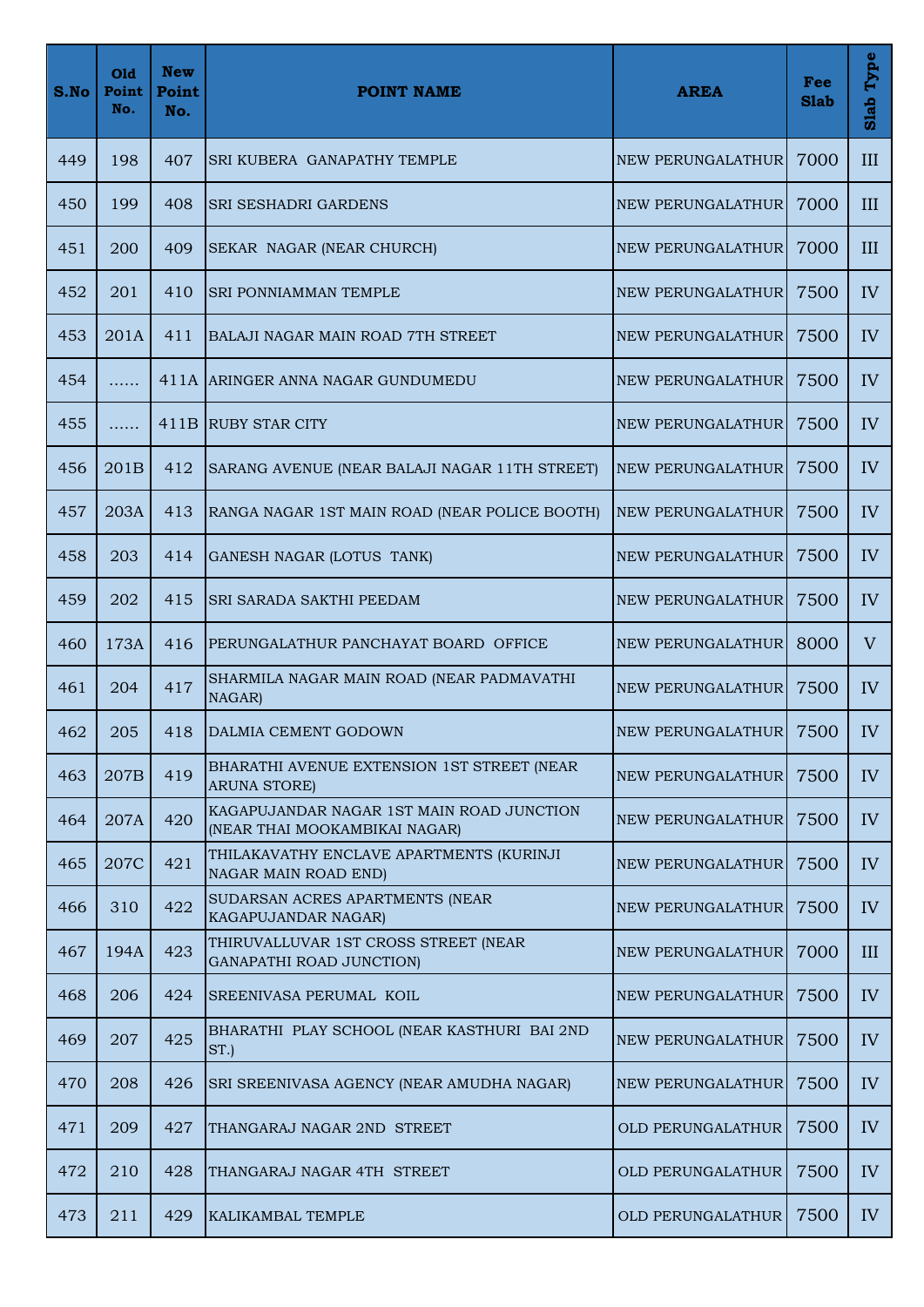| S.No | Old<br>Point<br>No. | <b>New</b><br>Point<br>No. | <b>POINT NAME</b>                                              | <b>AREA</b>              | Fee<br><b>Slab</b> | Type<br>Slab |
|------|---------------------|----------------------------|----------------------------------------------------------------|--------------------------|--------------------|--------------|
| 474  | 190                 | 430                        | <b>GK MOOPANAR 3RD CROSS STREET</b>                            | NEW PERUNGALATHUR        | 7500               | IV           |
| 475  | 189                 | 431                        | KASTHURI NAGAR (WATER TANK)                                    | NEW PERUNGALATHUR        | 7500               | IV           |
| 476  | 186                 | 432                        | ANNAI INDIRA POONGA                                            | <b>IRUMBULIYUR</b>       | 7500               | IV           |
| 477  | 187                 | 433                        | SAKTHI NAGAR MAIN ROAD MAHALAKSHMI STORES                      | <b>OLD PERUNGALATHUR</b> | 7500               | IV           |
| 478  | 188                 | 434                        | RAMANI NAGAR 2ND STREET                                        | OLD PERUNGALATHUR        | 7500               | IV           |
| 479  | 188A                | 435                        | RAMANI NAGAR 2ND STREET (RUBY FLATS)                           | <b>OLD PERUNGALATHUR</b> | 7500               | IV           |
| 480  | 188B                | 436                        | <b>MANO HOSPITAL</b>                                           | OLD PERUNGALATHUR        | 7500               | IV           |
| 481  | 212A                | 437                        | <b>SERVICE ROAD MOSQUE</b>                                     | <b>MUDICHUR ROAD</b>     | 7500               | IV           |
| 482  | 212B                | 438                        | <b>INVICON FLATS - SERVICE ROAD</b>                            | <b>WEST TAMBARAM</b>     | 7000               | III          |
| 483  | 185                 | 439                        | T.T.K. NAGAR (NEAR SELVA VINAYAGAR KOIL)                       | <b>IRUMBULIYUR</b>       | 7500               | IV           |
| 484  | 185B                | 440                        | ANJANA FLATS (NEAR HOUSING BOARD)                              | <b>IRUMBULIYUR</b>       | 7500               | IV           |
| 485  | 185A                | 441                        | SRI BALA AKSHAYA VINAYAGAR TEMPLE (NEAR UMA<br>NAGAR)          | <b>NEW PERUNGALATHUR</b> | 7000               | III          |
| 486  | 184                 | 442                        | T.T.K. NAGAR RUBY FLATS I                                      | <b>IRUMBULIYUR</b>       | 7000               | III          |
| 487  | 183                 | 443                        | T.T.K. NAGAR RUBY FLATS II                                     | <b>IRUMBULIYUR</b>       | 7000               | III          |
| 488  | 183B                | 444                        | PERIYAR NAGAR 4TH STREET CORNER (NEAR JCB<br><b>WORK SHOP)</b> | <b>IRUMBULIYUR</b>       | 7000               | III          |
| 489  | 183D                | 445                        | PERIYAR NAGAR 5TH STREET (NEAR WATER TANK)                     | <b>IRUMBULIYUR</b>       | 7000               | III          |
| 490  | 183A                | 446                        | PERUMAL KOIL STREET (NEAR ROOBAN MEDICALS)                     | <b>IRUMBULIYUR</b>       | 7000               | III          |
| 491  | 183C                | 447                        | GOVERNMENT SCHOOL (NEAR KULAM)                                 | <b>IRUMBULIYUR</b>       | 7000               | III          |
| 492  | 272A                | 448                        | BHARATHIDASAN STREET JUNCTION                                  | <b>IRUMBULIYUR</b>       | 7000               | III          |
| 493  | 272                 | 449                        | IRUMBULIYUR BUS STOP                                           | <b>IRUMBULIYUR</b>       | 7000               | III          |
| 494  | 271                 | 450                        | HINDU MISSION HOSPITAL                                         | <b>TAMBARAM</b>          | 7500               | IV           |
| 495  | 118                 | 451                        | MADRAS CHRISTIAN COLLEGE                                       | <b>EAST TAMBARAM</b>     | 7000               | III          |
| 496  | 118A                | 452                        | BSNL OFFICE M.E.S ROAD (NEAR CORLEY SCHOOL<br>GROUND)          | <b>EAST TAMBARAM</b>     | 7000               | III          |
| 497  | 295                 | 453                        | APOLLO AGENCY (OLD GST ROAD)                                   | <b>IRUMBULIYUR</b>       | 7000               | III          |
| 498  | 296                 | 454                        | SRI PRASANNA VENKATESA PERUMAL KOIL (OLD GST<br>ROAD)          | <b>IRUMBULIYUR</b>       | 7000               | III          |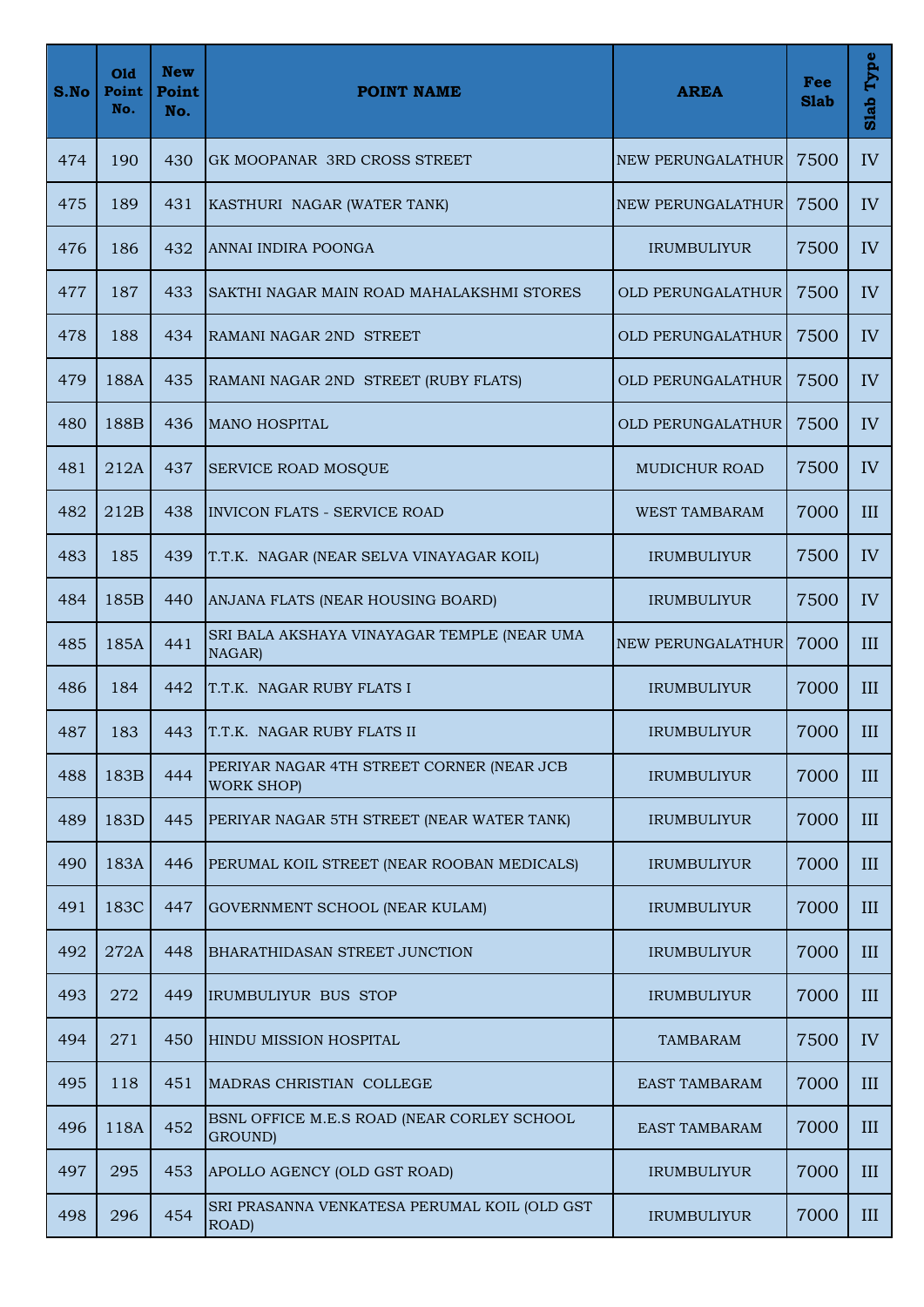| S.No | Old<br>Point<br>No. | <b>New</b><br>Point<br>No. | <b>POINT NAME</b>                                  | <b>AREA</b>                               | Fee<br><b>Slab</b> | Type<br>Slab |
|------|---------------------|----------------------------|----------------------------------------------------|-------------------------------------------|--------------------|--------------|
| 499  | 297                 | 455                        | SBI ATM (OLD GST ROAD)                             | <b>IRUMBULIYUR</b>                        | 7000               | III          |
| 500  | 306A                | 456                        | SUNFLOWER APARTMENTS (NEAR KRISHNA STORES)         | <b>IRUMBULIYUR</b>                        | 7000               | III          |
| 501  | 306                 | 457                        | ARUL NAGAR MAIN ROAD RUBY AVENUE                   | <b>IRUMBULIYUR</b>                        | 7000               | III          |
| 502  | .                   |                            | 457A ARUL NAGAR PARK IRUMBULIYUR                   | <b>IRUMBULIYUR</b>                        | 7000               | III          |
| 503  | 297A                | 458                        | MAS ENCLAVE (OLD GST ROAD)                         | <b>IRUMBULIYUR</b>                        | 7000               | III          |
| 504  | 298                 | 459                        | PUTTHU KOIL (OLD GST ROAD NEAR ALEX KIDZ<br>WORLD) | <b>IRUMBULIYUR</b>                        | 7000               | III          |
| 505  | 273                 | 460                        | <b>ERIKARAI BUS STOP</b>                           | PERUNGALATHUR                             | 7000               | III          |
| 506  | 221                 | 461                        | NATIONAL INSTITUTE OF SIDDHA (HOSPITAL)            | SANATORIUM                                | 7000               | III          |
| 507  | 222                 | 462                        | SRI RAMANJANEYA TEMPLE                             | <b>SANATORIUM</b>                         | 7000               | III          |
| 508  | 270                 | 463                        | TELEPHONE EXCHANGE (NEAR FIRE STATION)             | <b>CHROMEPET</b>                          | 7500               | IV           |
| 509  | 223                 | 464                        | HOUSING BOARD (AUTO STAND)                         | SANATORIUM DURGA<br><b>NAGAR</b>          | 7500               | IV           |
| 510  | 224                 | 465                        | DURGA NAGAR SHANTINIKETAN FLATS                    | <b>SANATORIUM DURGA</b><br><b>NAGAR</b>   | 7500               | IV           |
| 511  | 225                 | 466                        | DURGA NAGAR (NEAR KALKI FLATS)                     | SANATORIUM DURGA<br><b>NAGAR</b>          | 7500               | IV           |
| 512  | 269                 | 467                        | CM PALACE MIT BUS STOP                             | <b>CHROMEPET</b>                          | 7500               | IV           |
| 513  | 259                 | 468                        | CLC WORKS ROAD KASTURI OIL STORE                   | <b>CHROMEPET NEW</b><br><b>COLONY</b>     | 7500               | IV           |
| 514  | 258                 | 469                        | FIRST MAIN ROAD JUNCTION                           | <b>CHROMEPET NEW</b><br><b>COLONY</b>     | 7500               | IV           |
| 515  | 257                 | 470                        | SELVAM FLATS (NEAR MUNICIPAL OFFICE)               | <b>CHROMEPET NEW</b><br><b>COLONY</b>     | 7500               | IV           |
| 516  | 256                 | 471                        | RAMANA HOSPITAL                                    | <b>CHROMEPET NEW</b><br><b>COLONY</b>     | 7500               | IV           |
| 517  | 254                 | 472                        | <b>SRI LAKSHMI AMMAL SCHOOL</b>                    | <b>CHROMEPET</b><br><b>UMAYALPURAM</b>    | 7500               | IV           |
| 518  | 255                 | 473                        | <b>SRI VIDHYA BABY CARE</b>                        | <b>CHROMEPET NEW</b><br><b>COLONY</b>     | 7500               | IV           |
| 519  | 253                 | 474                        | <b>AVVAIYAR STREET CORNER</b>                      | <b>CHROMEPET</b><br><b>UMAYALPURAM</b>    | 7500               | IV           |
| 520  | 252                 | 475                        | MANIMEKALAI STREET CORNER                          | <b>CHROMEPET</b><br><b>UMAYALPURAM</b>    | 7500               | IV           |
| 521  | 250                 | 476                        | VENKATESHWARA HOSPITAL                             | <b>CHROMEPET</b><br>CHANDRAN NAGAR        | 7500               | IV           |
| 522  | 251                 | 477                        | 4TH CROSS STREET JUNCTION                          | <b>CHROMEPET</b><br><b>CHANDRAN NAGAR</b> | 7500               | IV           |
| 523  | 235                 | 478                        | PILLAYAR KOIL                                      | <b>CHROMEPET</b><br>LAKSHMIPURAM          | 7500               | IV           |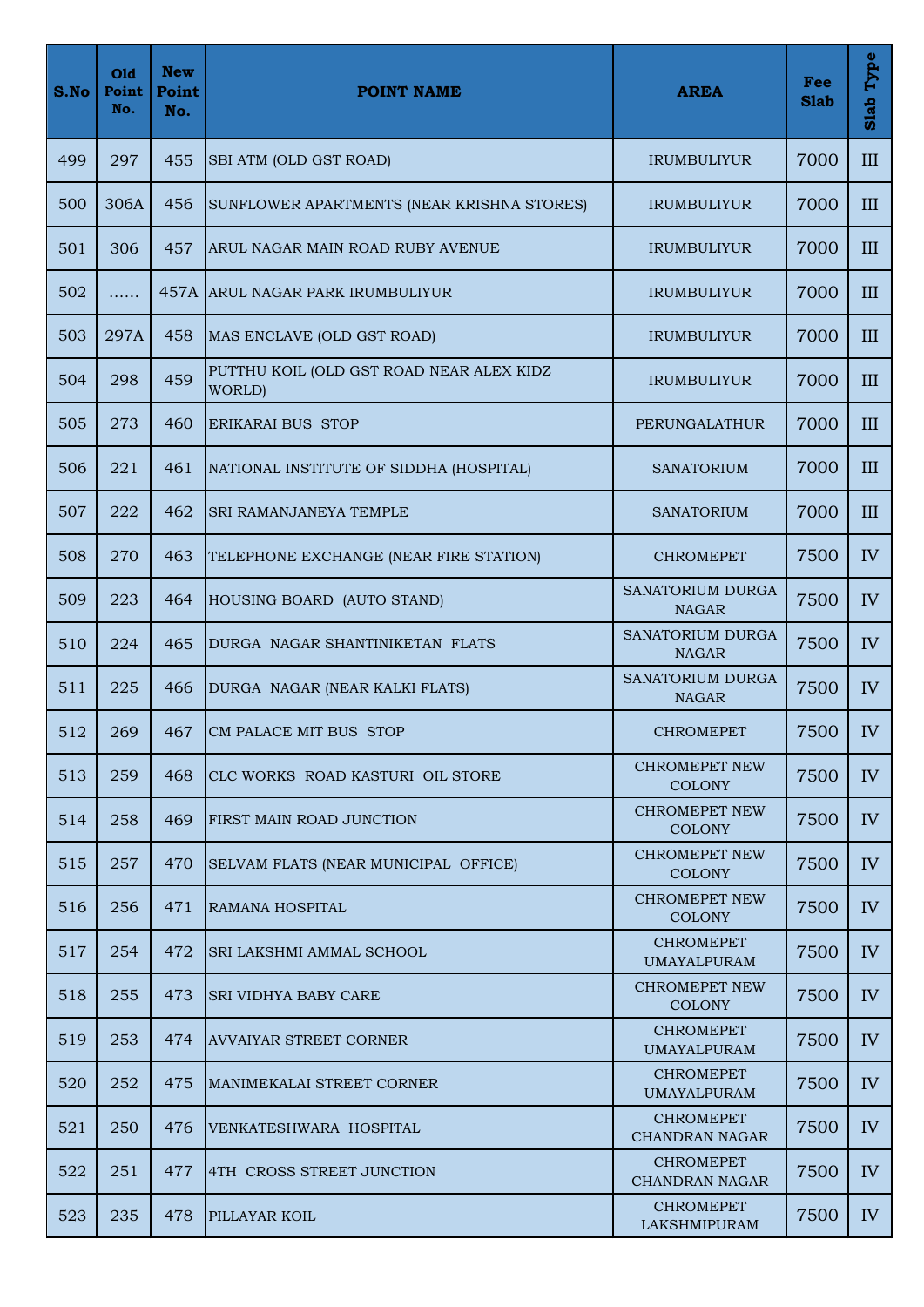| S.No | Old<br>Point<br>No. | <b>New</b><br>Point<br>No. | <b>POINT NAME</b>                                          | <b>AREA</b>                             | Fee<br><b>Slab</b> | Type<br>Slab   |
|------|---------------------|----------------------------|------------------------------------------------------------|-----------------------------------------|--------------------|----------------|
| 524  | 234                 | 479                        | PILLAYAR KOIL STREET (NEAR PANDIYAN STORE)                 | CHROMEPET<br>LAKSHMIPURAM               | 7500               | IV             |
| 525  | 233                 | 480                        | SOLOMON COLONY ANANDHAM APARTMENTS                         | <b>CHROMEPET</b><br><b>LAKSHMIPURAM</b> | 7500               | IV             |
| 526  | 232                 | 481                        | OM SHAKTHI MUTHALAMMAN KOIL KULAKARAI END                  | <b>CHROMEPET</b><br>LAKSHMIPURAM        | 7500               | IV             |
| 527  | 231                 | 482                        | NEERVANNAN STREET CORNER AUTO STAND                        | <b>CHROMEPET</b><br><b>LAKSHMIPURAM</b> | 7500               | IV             |
| 528  | 230                 | 483                        | DURGAI AMMAN STREET CORNER                                 | <b>CHROMEPET</b><br><b>LAKSHMIPURAM</b> | 7500               | IV             |
| 529  | 229                 | 484                        | VENKATESA NAIDU STREET (NEAR KHIVRAJ<br><b>APARTMENT</b> ) | <b>CHROMEPET</b><br>LAKSHMIPURAM        | 7500               | IV             |
| 530  | 228                 | 485                        | VENKATESA NAIDU STREET CORNER                              | <b>CHROMEPET</b><br><b>LAKSHMIPURAM</b> | 7500               | IV             |
| 531  | 227                 | 486                        | AKB'S AKRITI APARTMENT                                     | <b>CHROMEPET</b><br><b>LAKSHMIPURAM</b> | 7500               | IV             |
| 532  | 226                 | 487                        | BHUVANESHWARI AMMAN KOIL                                   | <b>CHROMEPET</b><br>LAKSHMIPURAM        | 7500               | IV             |
| 533  | 243                 | 488                        | <b>IGTH MAIN ROAD CORNER 1ST CROSS STREET</b>              | CHROMEPET NAGAPPA<br><b>NAGAR</b>       | 7500               | IV             |
| 534  | 242                 | 489                        | 3RD MAIN ROAD CORNER 1ST CROSS STREET                      | CHROMEPET NAGAPPA<br><b>NAGAR</b>       | 7500               | IV             |
| 535  | 244                 | 490                        | CENTRAL BANK COLONY JUNCTION SIDDHI<br>VINAYAGAR KOIL      | <b>CHROMEPET</b><br><b>NAGALKENI</b>    | 8500               | VI             |
| 536  | 245                 | 491                        | KAMARAJA NAGAR (NEAR DURGAI AMMAN KOIL)                    | <b>CHROMEPET</b><br><b>NAGALKENI</b>    | 8000               | V              |
| 537  | 246                 | 492                        | CHOLAVARAM NAGAR PERIYAR NAGAR MATHAMMAN<br><b>KOIL</b>    | CHROMEPET<br><b>NAGALKENI</b>           | 8000               | V              |
| 538  | 247                 | 493                        | CHOLAVARAM NAGAR NALLATHAMBI STREET<br><b>JUNCTION</b>     | <b>CHROMEPET</b><br><b>NAGALKENI</b>    | 8500               | <b>VI</b>      |
| 539  | 249                 | 494                        | RESERVE BANK COLONY (NEAR GOLDEN FLATS)                    | <b>CHROMEPET</b><br><b>NAGALKENI</b>    | 8500               | VI <sup></sup> |
| 540  | 248                 | 495                        | RETTAIMALAI SRINIVASA STREET (NEAR VINAYAGAR<br>KOIL)      | <b>CHROMEPET</b><br><b>NAGALKENI</b>    | 8500               | VI             |
| 541  | 266                 | 496                        | <b>CHEMOLEUM</b>                                           | THIRUNEERMALAI<br><b>MAIN ROAD</b>      | 8500               | VI             |
| 542  | 266A                | 497                        | <b>MGR STATUE</b>                                          | THIRUNEERMALAI<br><b>MAIN ROAD</b>      | 8500               | VI             |
| 543  | 241                 | 498                        | SSM SCHOOL EASTERN GATE (NEAR AUTO STAND)                  | CHROMEPET NAGAPPA<br><b>NAGAR</b>       | 7500               | IV             |
| 544  | 240                 | 499                        | SSM SCHOOL SOUTHERN GATE (NEAR VINAYAGAR<br>KOIL)          | CHROMEPET NAGAPPA<br><b>NAGAR</b>       | 7500               | IV             |
| 545  | 239                 | 500                        | PADASAALAI STREET CORNER                                   | <b>CHROMEPET</b><br><b>LAKSHMIPURAM</b> | 7500               | IV             |
| 546  | 238                 | 501                        | RANGANATHASWAMY 2ND STREET CORNER                          | <b>CHROMEPET</b><br>LAKSHMIPURAM        | 7500               | IV             |
| 547  | 237                 | 502                        | MUTHUMARIAMMAN KOIL                                        | <b>CHROMEPET</b><br><b>LAKSHMIPURAM</b> | 7500               | IV             |
| 548  | 236                 | 503                        | SOUNDARAMMAL STREET JUNCTION                               | <b>CHROMEPET</b><br>LAKSHMIPURAM        | 7500               | IV             |